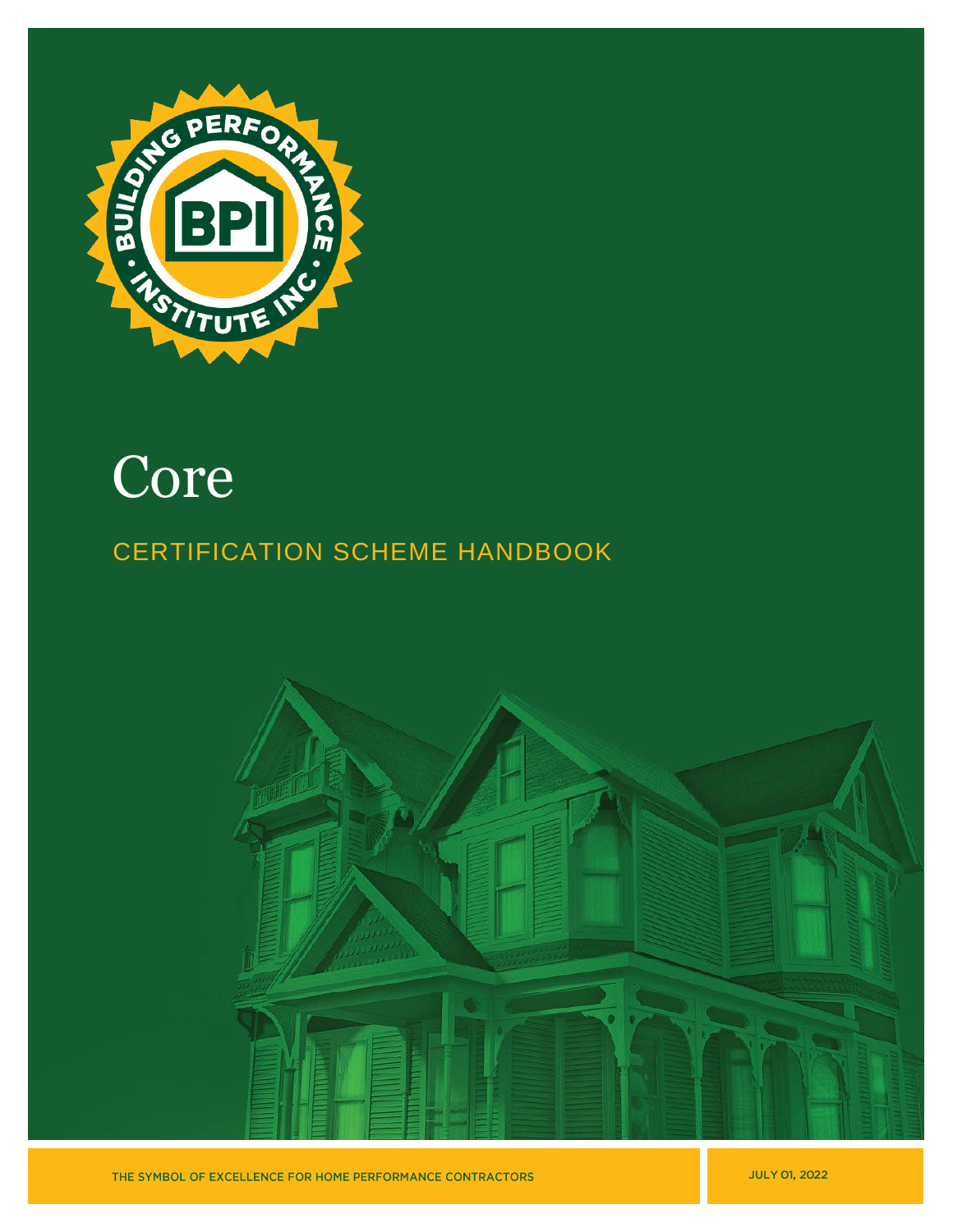#### **Notice**

Anyone interested in becoming BPI certified in one of the five Core certification designations, will need to know the scope of the certification and all requirements.

This certification scheme handbook outlines the knowledge, skills and abilities needed for individuals to become certified as any of the five Core ceritification designations.

Information in this scheme handbook represents the policies at the date of publication for the BPI Core certifications. Information in this scheme handbook supersedes information contained in any previously published documents.

© 2022 Building Performance Institute, Inc. All Rights Reserved.

#### **Acknowledgements**

The Building Performance Institute, Inc. would like to thank those who support the BPI national expansion and all of the dedicated professionals who have participated in the development of this document.

#### **Disclaimer**

Eligibility standards, exam content, exam standards, fees, and guidelines are subject to change. BPI will post the latest version of this document at [www.bpi.org.](http://www.bpi.org/) Prior to participating in any available service through BPI, check to ensure that you have based your decision to proceed on the most up-to-date information available. BPI reserves the right to modify documents prior to accepting any application.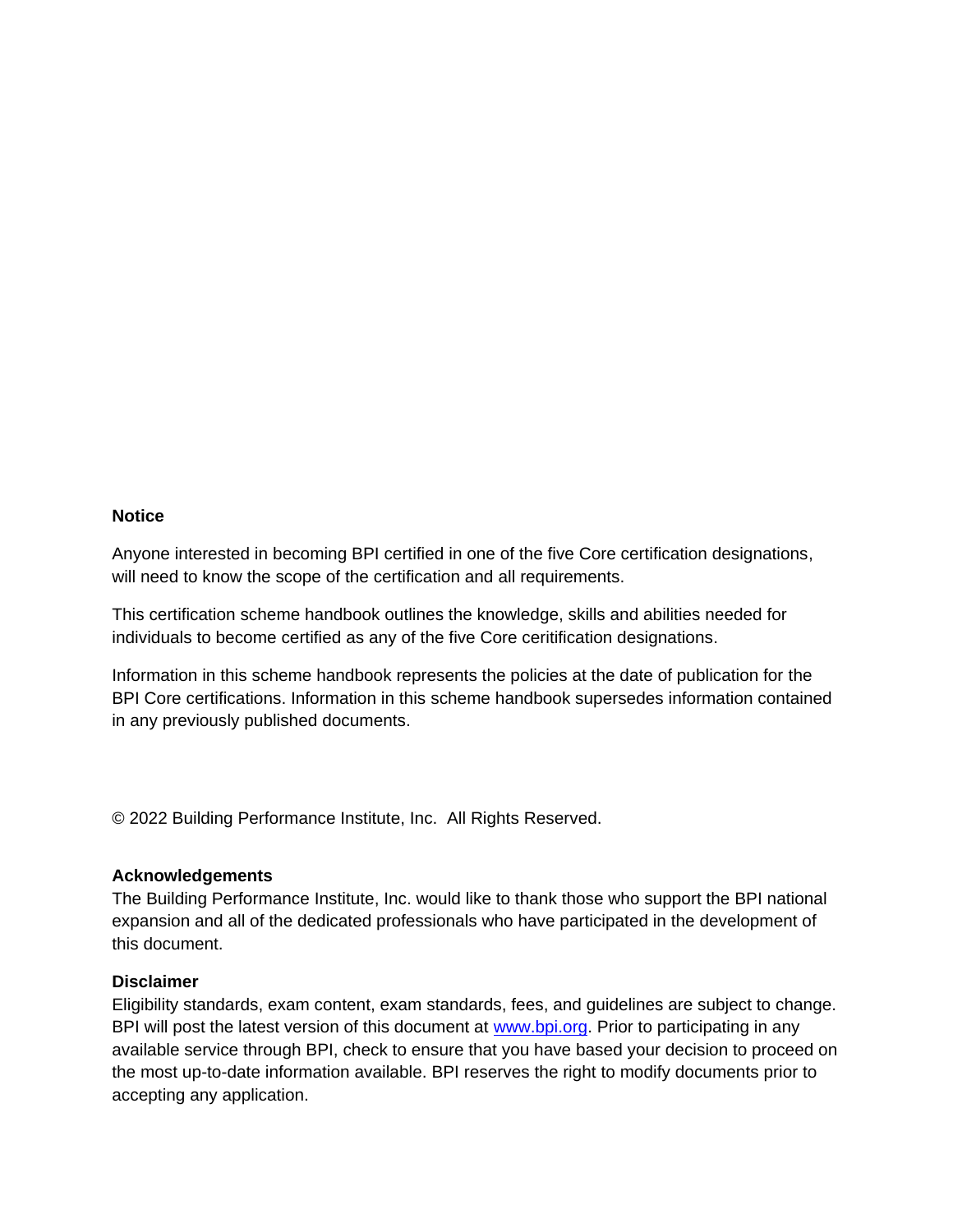# <span id="page-2-0"></span>**Table of Contents**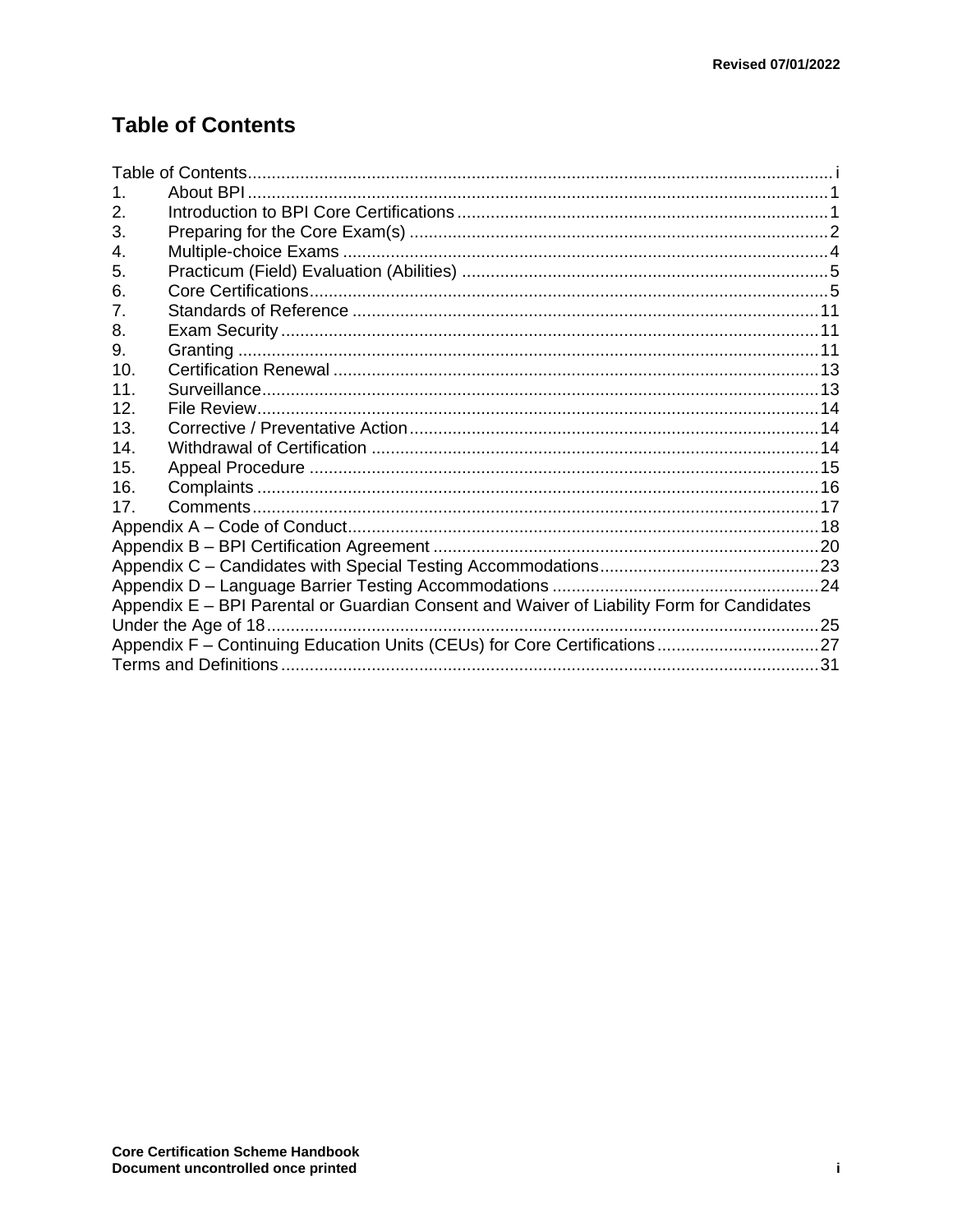### <span id="page-3-0"></span>**1. About BPI**

Founded in 1993, the Building Performance Institute (BPI) is the nation's premier certification and standard-setting organization for home performance professionals. BPI is accredited by the American National Standards Institute, Inc. (ANSI) as a developer of American National Standards and as a certifying body for personnel credentials. BPI develops the technical standards for home energy audits and for energy efficiency, health, and safety improvements. From these standards, BPI develops rigorous written and field exams resulting in one of BPI's 14 professional certifications. BPI understands the importance of impartiality in carrying out its certification activities, manages conflict of interest and ensures the objectivity of its certification activities.

BPI also offers three programs [\(BPI GoldStar](http://www.bpi.org/bpi-goldstar-contractors) Contractor for companies, [Rating Program](http://www.bpi.org/bpi-raters) for raters, and [BPI](http://www.bpi.org/product-listing) [Product](http://www.bpi.org/product-listing) Listing for manufacturers) and three certificates (Building [Science Principles,](http://www.bpi.org/building-science-principles) [Healthy](http://www.bpi.org/healthy-housing-principles)  [Housing Principles,](http://www.bpi.org/healthy-housing-principles) [Site Supervisor\)](http://www.bpi.org/sitesupervisorcertificate). BPI Certified Professionals hold over 12,000 active certifications supported by over 100 BPI Test Centers and 250 Proctors nationwide. BPI has BPI Goldstar Contractors across the country.

BPI is a 501(c)3 corporation registered in the state of New York. The corporation was incorporated on January 18, 1996 and the corporation number is 14-1789014.The objective of the corporation is to provide credentialing for individuals and corporations involved in the residential retrofit industry. BPI is headquartered in Saratoga Springs, NY.

### <span id="page-3-1"></span>**2. Introduction to BPI Core Certifications**

The Building Performance Institute, Inc. (BPI) offers Core Certifications to individuals who can prove, through online and field exams, that they have the requisite knowledge, skills and abilities to evaluate and assess homes for energy efficiency, health and safety improvements, based on BPI's standards. BPI Certified Professionals reference BPI standards and apply their knowledge of building science, using a whole-house perspective, in order to make recommendations for residential improvements.

This document explains the requirements and outlines the knowledge areas needed for the various BPI certifications. It provides important information about the BPI certification process, including detailed information about the certification exams. BPI certification exams are open to any individuals who can demonstrate their proficiency on the exams.

Each certification designation offered by BPI is developed through an open, transparent, credible and defensible process to ensure that the knowledge, skills and competencies essential for earning the credential are properly evaluated through a series of online and field exams.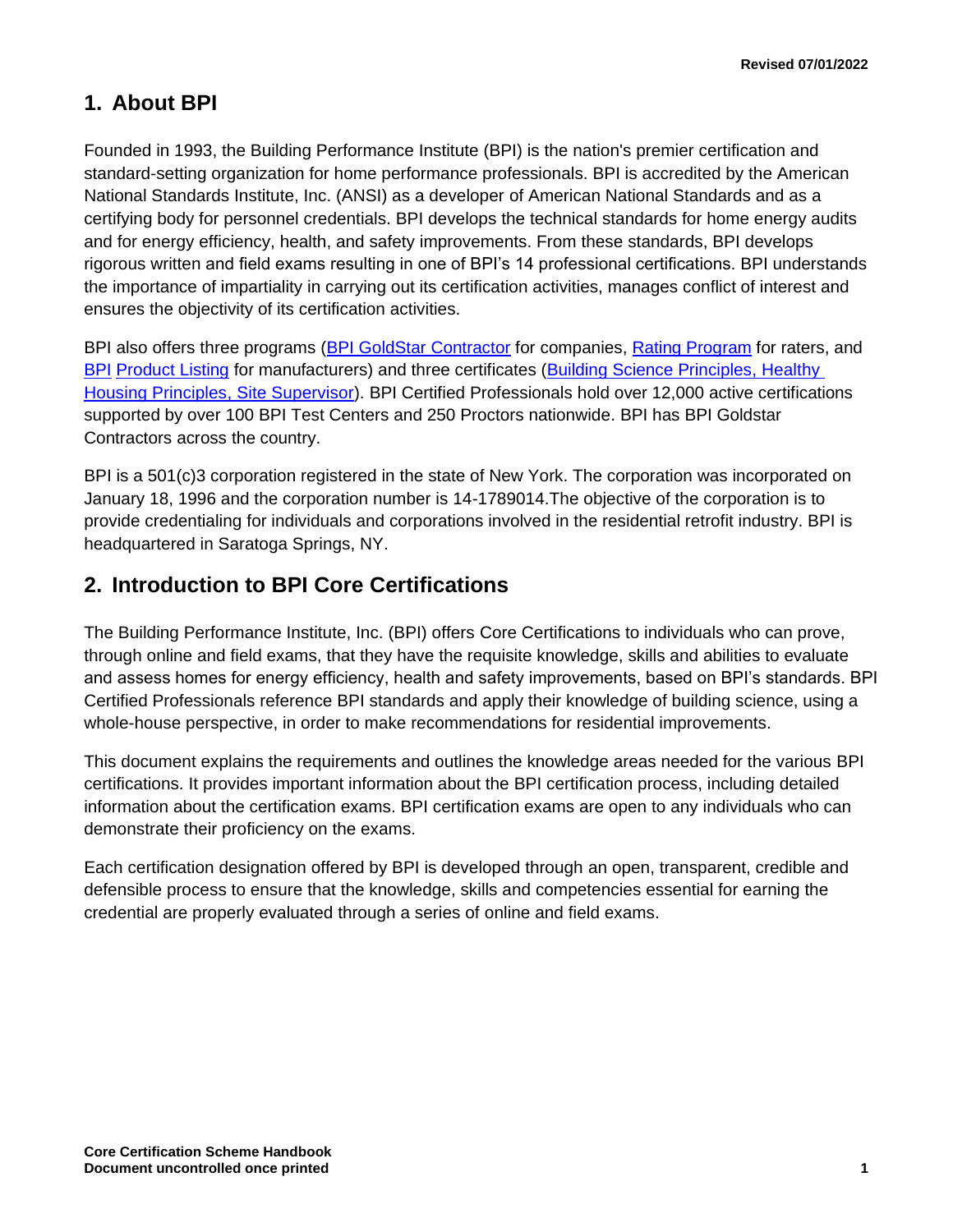The following table lists the various types of BPI Core Certifications that can be attained:

| <b>BPI Core Certification Model</b><br>(~1-4 Residential Unit Buildings) |                          |                                             |                         |                                 |
|--------------------------------------------------------------------------|--------------------------|---------------------------------------------|-------------------------|---------------------------------|
| <b>Evaluation Designations</b>                                           |                          |                                             |                         |                                 |
| <b>Building Analyst</b><br>Professional                                  | Envelope<br>Professional | Manufactured<br><b>Housing Professional</b> | Heating<br>Professional | A/C & Heat Pump<br>Professional |

BPI has determined, through a job task analysis process, that building performance professionals have a much wider range of knowledge, skills and competencies for which they are responsible, than their counterparts working in certain disciplines that do not impact the whole house.

Earning BPI Certification is challenging, but once achieved, the professional has a credential that becomes a powerful tool for communicating their capabilities with employers and potential customers. The certification process also provides individuals with valuable feedback in areas where they could enhance their professional development through further study or practical experience.

For individuals to become BPI Core certified, successful completion of a multiple-choice exam to confirm the candidate's knowledge and skills and a practicum evaluation is required to confirm the candidate's abilities.

To be certified by BPI, the candidate is not required by BPI to undergo any specific training, whether that would be on-site job training or classroom training, however, prerequisite criteria must be met. BPI does not approve any training programs. It is up to the individual to decide what training they want to take and where to take it, as it is solely their decision.

The requirements for this certification will be reviewed every five years and modified as required by the scheme committee with input from the residential retrofit industry. Modifications to the certification scheme will be made by BPI on the basis of the non-compliance cases, feedback from industry and technical changes to materials, components, systems, building codes or other relevant items.

# <span id="page-4-0"></span>**3. Preparing for the Core Exam(s)**

- Download the latest version of the BPI Core certification scheme handbook from [www.bpi.org](http://www.bpi.org/)
- Read and understand all information
- Refer to the Knowledge Area for each designation to be sure that you understand and can perform the tasks required for this certification(s)
- Obtain reference materials for the multiple-choice and/or field exams and study well in advance of taking the exam(s)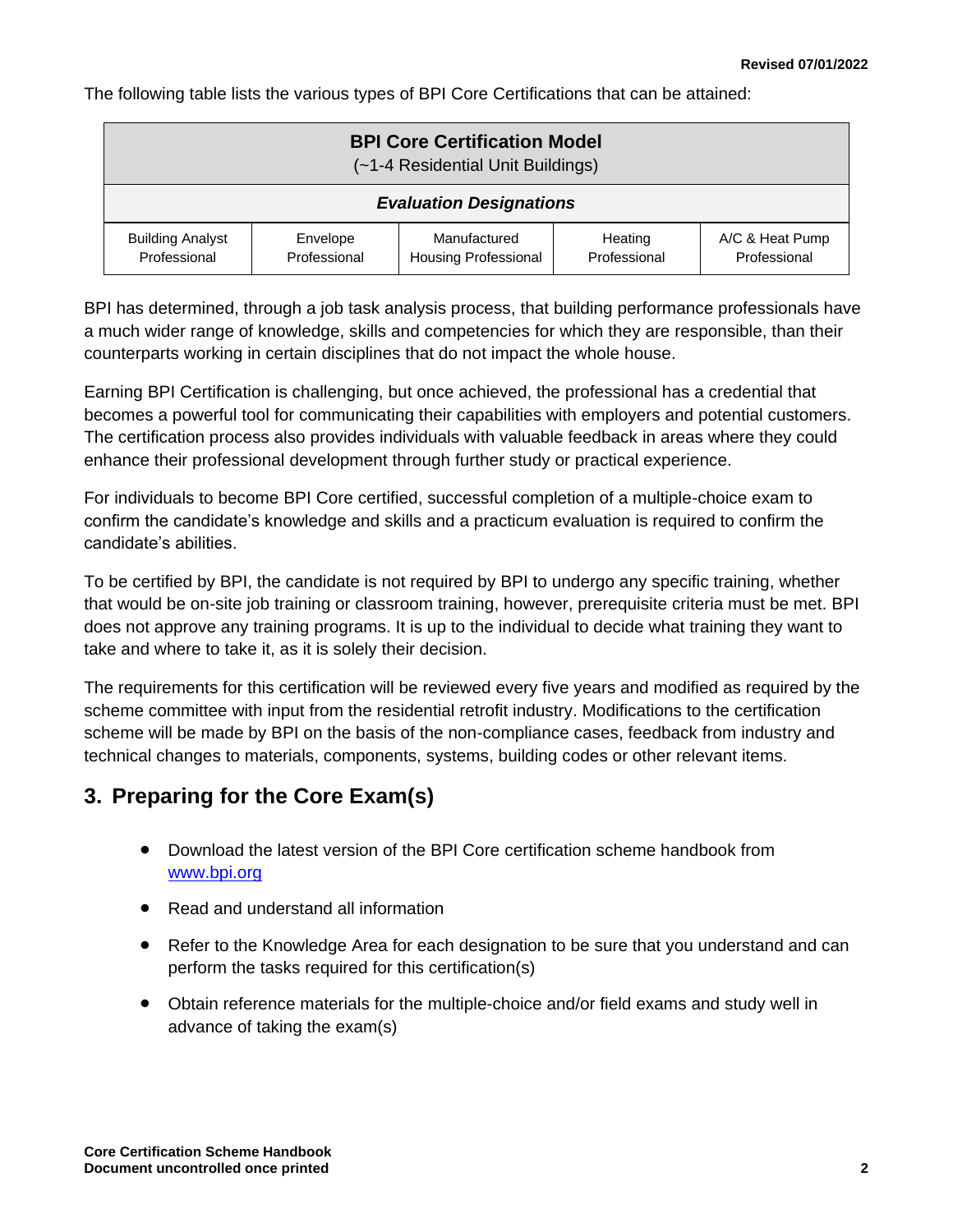# **3.1 Prerequisite for Air Conditioning & Heat Pump Certification ONLY**

40 CFR Section 608 Technician Certification, Type II or Universal; Candidate must submit proof of documentation to BPI prior to taking any AC & Heat Pump exams

### **3.2 Special Testing Accommodations**

Candidates in need of special testing accommodations, such as a language barrier, or arrangements for persons with disabilities, should submit the appropriate forms as noted in Appendix (C and D).

Candidates under the age of 18 will need to submit the *BPI Parental or Guardian Consent and Wavier of Liaibility Form for Candidates Under the Age of 18* as noted in Appendix E. Candidates will not be allowed to proceed with taking any BPI exams unless this form is signed and completed.

*It is highly recommended that you submit your request for accommodation at least thirty (30) days prior to your preferred exam date.*

# **3.3 Proof of Identity**

Candidates must provide valid photo identification prior to taking the exam(s). Please make sure that when registering for the exam(s), the name used is the same that is listed on the valid photo ID.

Examples of acceptable forms of photo ID are:

- driver's license
- state issued photo ID
- passport
- military identification
- employee identification card

### **3.4 Certification Fees and Scheduling**

BPI certification exams are provided through BPI Test Centers. Please reach out to a local BPI Test Center for fees and scheduling details of exams, as they will vary from Test Center to Test Center. To locate a BPI Test Center, please go to the BPI website [\(www.bpi.org\)](http://www.bpi.org/) and select **Locator** from the top of the page.

BPI does not set schedules for its Test Centers, nor does BPI collect the exam fees.

### **3.5 Field Testing Environment**

- At minimum one atmospherically vented combustion appliance
- A test site capable of supporting blower door testing and diagnostics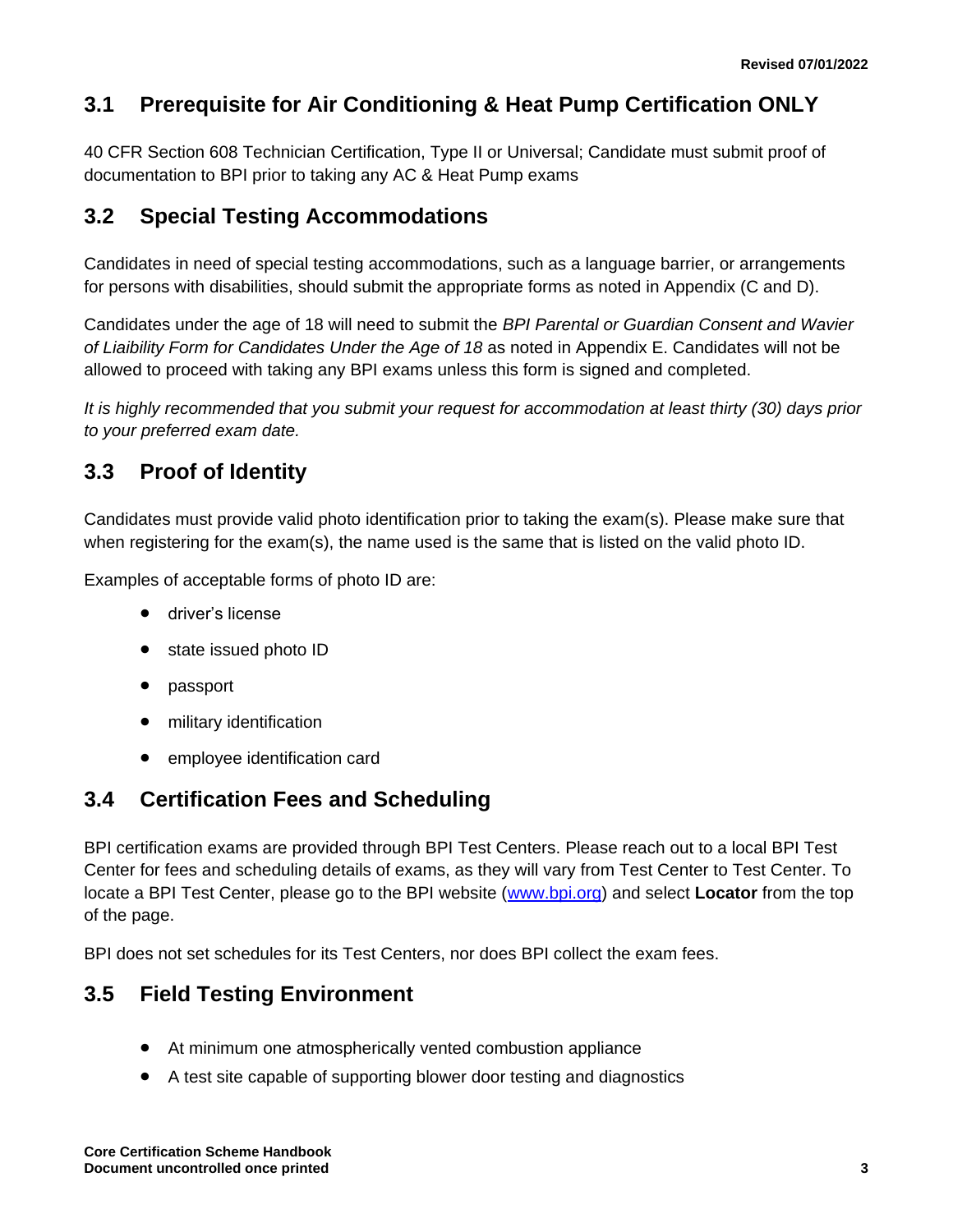- Must NOT be a potentially hazardous environment (including but not limited to asbestos-like material, mold and mildew in excess of 10 square feet of surface area, etc)
- A ducted distribution system (for Heating and A/C & Heat Pump only)

Please be aware that during the performance exam, the proctor may ask questions in relation to line items on the field exam form for clarification purposes only. Proctors should not be asking any other type of questions, and are NOT permitted to ask questions unrelated to, or above and beyond the scope of the line items on the field exam form. If a candidate feels that they were asked questions that were inappropriate, please complete the **Complaint Form located at [www.bpi.org.](http://www.bpi.org/)** 

### <span id="page-6-0"></span>**4. Multiple-choice Exams**

For the Core certification(s), a multiple-choice test instrument will be administered in order to ensure competency in the critical tasks defined by BPI.

The multiple-choice exam(s) are comprised of either:

- Fifty (50) questions that cover knowledge and skills and will be timed at one (1) hour and thirty (30) minutes (1  $\frac{1}{2}$  hrs), OR
- One hundred (100) questions that cover knowledge and skills and will be timed at two (2) hours.

Please refer to the charts in Section 7 on the following pages for each Core certification designation to see which exam(s) you are eligible to take.

The multiple-choice exam consists of multiple versions, each determined to have its own minimum passing score. The results page during the online exam session will indicate whether a candidate was successful or not based on the version they were administered.

Candidates may challenge each of the Core online exam(s) up to six (6) times in a one-year period. The one-year period begins after the first unsuccessful attempt of the exam, after which time a candidate will have five (5) more attempts to successfully challenge the exam. There is a cost for each exam. BPI permits twelve (12) months to complete the certification process from the time a candidate takes the first exam.

This exam is a closed-book exam; with the exception of BPI Standards, which are available online via the testing site at the time of the exam (no marked copies of the standards will be permitted during the multiple-choice exam). Any papers used to take notes, create diagrams, or record diagnostic results (scrap paper) may not leave the testing environment. All papers must be handed to the proctor to be destroyed.

Future discussion or disclosure of the content of the exam, orally or in writing, or by any other means, is prohibited. Theft or attempted theft of exam items is punishable to the fullest extent of the law. Candidates will be observed at all times by a BPI approved Proctor while taking the exam. This includes direct observation by the BPI approved Proctor as well as audio and video recording of the exam. Any participation in irregular behavior during the exam may result in the invalidation of the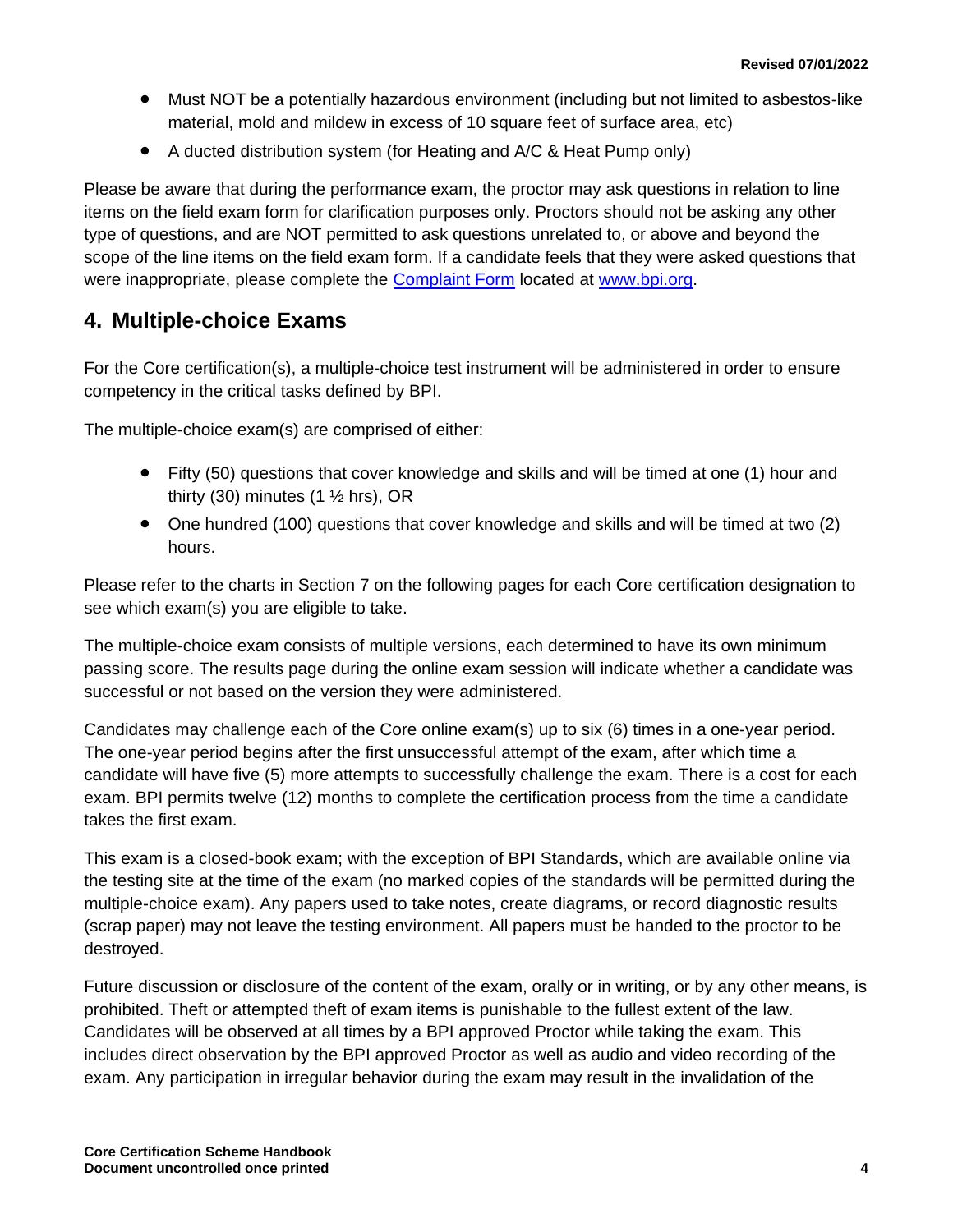results of the exam, termination of status, civil liability, criminal prosecution, or other appropriate sanctions.

# <span id="page-7-0"></span>**5. Practicum (Field) Evaluation (Abilities)**

A practical evaluation to determine the candidates' abilities has been developed by BPI in order to ensure competency in the critical tasks defined by BPI. This will provide documented evidence that the candidates have the appropriate abilities.

The practicum evaluation exam is constructed where candidates are requested to perform a task. Their abilities are then evaluated based on a predetermined set of criteria.

The candidates will follow the outline in the applicable **Field Guide** for each Core designation.

The time limit for the practicum evaluation is two (2) hours. This exam is an open-book exam (the only reference not permitted is assistance). Any papers used to take notes, create diagrams, or record diagnostic results (scrap paper) may not leave the testing environment. All papers must be handed to the proctor to be destroyed.

Candidates may challenge each of the Core field exam(s) up to six (6) times in a one-year period. The one-year period begins after the first unsuccessful attempt of the exam, after which time a candidate will have five (5) more attempts to successfully challenge the exam. There is a cost for each exam. BPI permits twelve (12) months to complete the certification process from the time a candidate takes the first exam. Candidates who do not complete the certification process within the one-year period must retake both the online and field exams.

The practicum evaluation is administered through BPI Test Centers at various locations across the United States. Please go to the BPI website [\(www.bpi.org\)](http://www.bpi.org/) and select Locator at the top of the page to find a BPI Test Center near you.

### <span id="page-7-1"></span>**6. Core Certifications**

Candidates should familiarize themselves with the exam specifications provided. Candidates should become very familiar with the knowledge areas for each certification, which are detailed in the table that follows. See the [Testable Knowledge Lists](http://www.bpi.org/search/node/testing%20knowledge%20list) for more information. The [BPI National Standards](http://www.bpi.org/standards/current-standards) are another important resource for certification preparation. Before applying for or attempting any of the BPI certification exams, each candidate is strongly encouraged to review these documents thoroughly.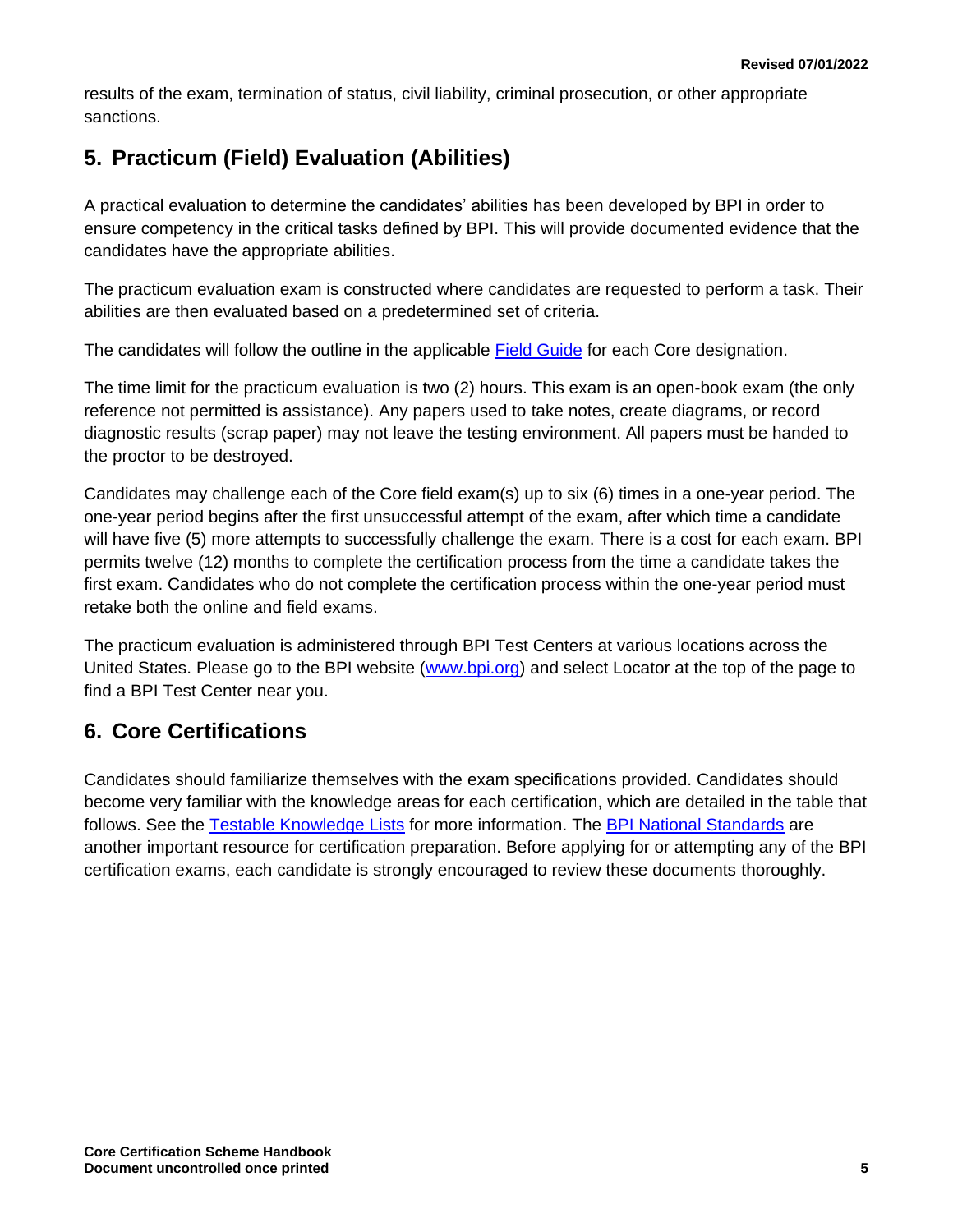# **6.1 Building Analyst Professional Certification Exam Specification**

This certification is intended for those individuals who conduct building performance audits, including measurement and verification services with related building analysis. Individuals may also specify, sell, coordinate and/or install certain building performance work.

This certification covers the following knowledge areas, which are detailed in the Testable Knowledge [Lists](http://www.bpi.org/certified-professionals/building-analyst) and the **BPI National Standards**.

#### **Standards of Reference:**

• [ANSI/BPI-1200-S Standard Practice for Basic Analysis of Buildings](http://www.bpi.org/standards/current-standards)

| Paths to Earning the Building Analyst Professional Certification                                                                       |                                                                                                                               |                   |              |
|----------------------------------------------------------------------------------------------------------------------------------------|-------------------------------------------------------------------------------------------------------------------------------|-------------------|--------------|
| <b>Brand New to BPI:</b>                                                                                                               | <b>BPI Certified Professional that already holds</b><br>one or more BPI Core Certifications                                   |                   |              |
| <b>Building Analyst Professional</b><br>100 Question Online Exam<br>plus<br><b>Building Analyst Professional</b><br>Field Exam         | <b>Building Analyst Professional</b><br>50 Question Online Exam<br>plus<br><b>Building Analyst Professional</b><br>Field Exam |                   |              |
| <b>Knowledge Area</b>                                                                                                                  |                                                                                                                               | <b>Online</b>     | <b>Field</b> |
| <b>Building Science (Fundamentals)</b>                                                                                                 |                                                                                                                               | 15%               | 10%          |
| Buildings and their Systems (Fundamentals)                                                                                             |                                                                                                                               | 15%               | 20%          |
| Measurement and Verification of Building Performance (Fundamentals/Application)                                                        |                                                                                                                               | 20%               | 40%          |
| BPI National Standards and Project Specifications (Fundamentals/Application)                                                           |                                                                                                                               | 25%               | 20%          |
| Analyzing/Optimizing Building Systems (Fundamentals/Application)                                                                       |                                                                                                                               | 20%               | 0%           |
| Health & Safety (Fundamentals)                                                                                                         |                                                                                                                               | 5%                | 10%          |
| <b>Online Exam</b>                                                                                                                     |                                                                                                                               | <b>Field Exam</b> |              |
| Closed book exam; only BPI Standards are<br>permitted during the exam                                                                  | Open book exam using any references; other than<br>$\overline{\mathcal{A}}$<br>assistance from another individual             |                   |              |
| 70% overall passing score required in addition to<br>70% passing score is required<br>J<br>85% or more required on CAZ and CO sections |                                                                                                                               |                   |              |
| 2-hour time limit for 100 question multiple<br>2-hour time limit for field exam<br>J<br>choice exam                                    |                                                                                                                               |                   |              |
| 1.5-hour time limit for 50 question multiple<br>choice exam                                                                            |                                                                                                                               |                   |              |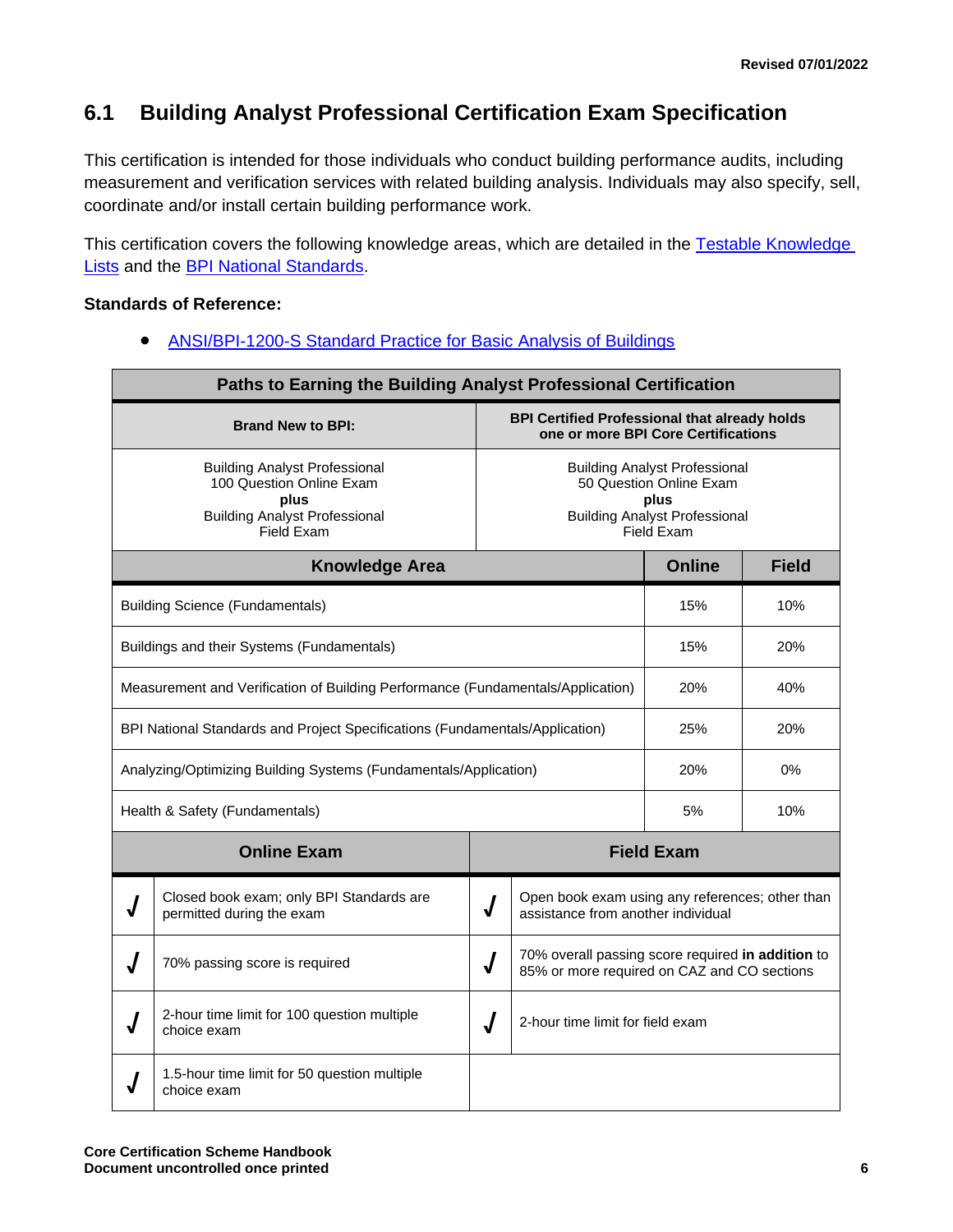### **6.2 Envelope Professional Certification Exam Specification**

This certification is intended for those individuals who optimize the installation, operation and maintenance, as well as, measure and verify the performance of envelope systems and address their interaction with other building systems from a building science perspective.

This certification covers the following knowledge areas, which are detailed in the Testable Knowledge [Lists](http://www.bpi.org/certified-professionals/envelope-professional) and the **BPI National Standards**.

#### **Standards of Reference:**

- [ANSI/BPI-1200-S Standard Practice for Basic Analysis of Buildings](http://www.bpi.org/standards/current-standards)
- Technical Standards for the Envelope Professional

| Paths to Earning the Envelope Professional Certification                                                                                                                                                          |                                                                                               |            |                                                                                       |                   |              |
|-------------------------------------------------------------------------------------------------------------------------------------------------------------------------------------------------------------------|-----------------------------------------------------------------------------------------------|------------|---------------------------------------------------------------------------------------|-------------------|--------------|
| <b>BPI Certified Professional that already holds</b><br><b>Brand New to BPI:</b><br>one or more BPI Core Certifications                                                                                           |                                                                                               |            |                                                                                       |                   |              |
| Envelope Professional<br>Envelope Professional<br>100 Question Online Exam<br>50 Question Online Exam<br>plus<br>plus<br><b>Envelope Professional</b><br><b>Envelope Professional</b><br>Field Exam<br>Field Exam |                                                                                               |            |                                                                                       |                   |              |
|                                                                                                                                                                                                                   | <b>Knowledge Area</b>                                                                         |            |                                                                                       | <b>Online</b>     | <b>Field</b> |
|                                                                                                                                                                                                                   | <b>Building Science (Intermediate)</b>                                                        |            |                                                                                       | 15%               | 0%           |
|                                                                                                                                                                                                                   | Envelope Systems and their Interaction with other Building Systems (Intermediate)             |            |                                                                                       | 15%               | 35%          |
|                                                                                                                                                                                                                   | 20%<br>25%<br>Measurement and Verification of Building Performance (Intermediate/Application) |            |                                                                                       |                   |              |
|                                                                                                                                                                                                                   | BPI National Standards and Project Specifications (Intermediate/Application)<br>20%<br>0%     |            |                                                                                       |                   |              |
| Optimizing Installation, Operation and Maintenance of Envelope Systems<br>25%<br>(Fundamentals/Application)                                                                                                       |                                                                                               |            | 40%                                                                                   |                   |              |
|                                                                                                                                                                                                                   | Health & Safety (Fundamentals)                                                                |            |                                                                                       | 5%                | $0\%$        |
|                                                                                                                                                                                                                   | <b>Online Exam</b>                                                                            |            |                                                                                       | <b>Field Exam</b> |              |
|                                                                                                                                                                                                                   | Closed book exam; only BPI Standards are<br>permitted during the exam                         | $\sqrt{ }$ | Open book exam using any references; other than<br>assistance from another individual |                   |              |
| 70% overall passing score required in addition to<br>70% passing score is required<br>$\sqrt{ }$<br>85% or more required on CAZ and CO sections                                                                   |                                                                                               |            |                                                                                       |                   |              |
| 2-hour time limit for 100 question multiple<br>J<br>2-hour time limit for field exam<br>choice exam                                                                                                               |                                                                                               |            |                                                                                       |                   |              |
|                                                                                                                                                                                                                   | 1.5-hour time limit for 50 question multiple<br>choice exam                                   |            |                                                                                       |                   |              |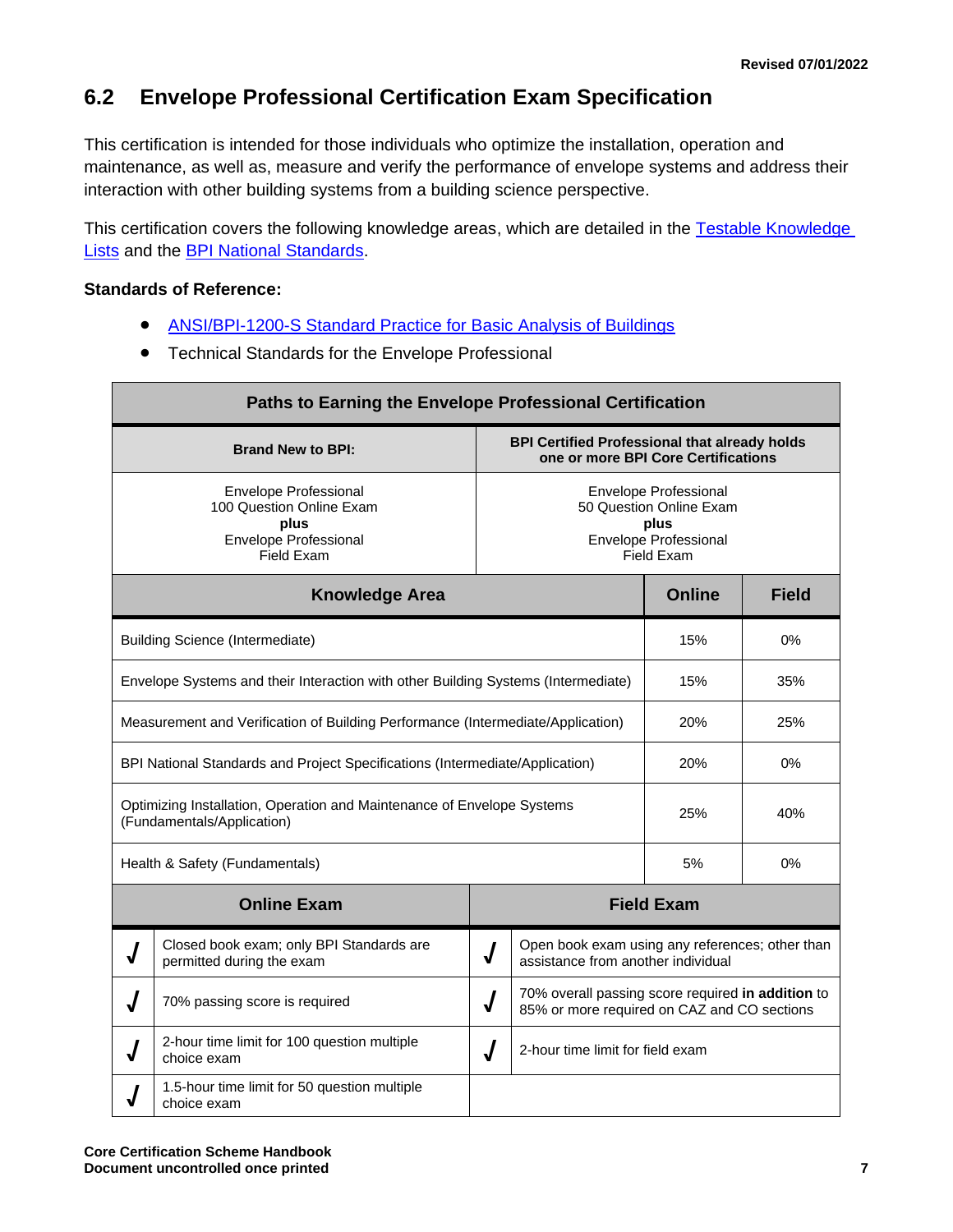### **6.3 Manufactured Housing Professional Certification Exam Specification**

This certification is intended for those individuals who optimize the installation, operation and maintenance, as well as, measure and verify the performance of manufactured housing systems and address their interaction with other building systems from a building science perspective.

This certification covers the following knowledge areas, which are detailed in the Testable Knowledge [Lists](http://www.bpi.org/certified-professionals/manufactured-housing) and the **BPI National Standards**.

#### **Standards of Reference:**

• Technical Standards for the Manufactured Housing Professional

|                                                                                                                                        | Paths to Earning the Manufactured Housing Professional Certification                                                     |                                                                                                                         |                                                                                       |                   |              |
|----------------------------------------------------------------------------------------------------------------------------------------|--------------------------------------------------------------------------------------------------------------------------|-------------------------------------------------------------------------------------------------------------------------|---------------------------------------------------------------------------------------|-------------------|--------------|
|                                                                                                                                        | <b>BPI Certified Professional that already holds</b><br><b>Brand New to BPI:</b><br>one or more BPI Core Certifications  |                                                                                                                         |                                                                                       |                   |              |
|                                                                                                                                        | Manufactured Housing Professional<br>100 Question Online Exam<br>plus<br>Manufactured Housing Professional<br>Field Exam | Manufactured Housing Professional<br>50 Question Online Exam<br>plus<br>Manufactured Housing Professional<br>Field Exam |                                                                                       |                   |              |
|                                                                                                                                        | <b>Knowledge Area</b>                                                                                                    |                                                                                                                         |                                                                                       | <b>Online</b>     | <b>Field</b> |
|                                                                                                                                        | <b>Building Science (Intermediate)</b>                                                                                   |                                                                                                                         |                                                                                       | 15%               | $0\%$        |
| Manufactured Housing Systems and their Interaction with other Building Systems<br>15%<br>35%<br>(Intermediate)                         |                                                                                                                          |                                                                                                                         |                                                                                       |                   |              |
| 25%<br>Measurement and Verification of Building Performance (Intermediate/Application)<br>20%                                          |                                                                                                                          |                                                                                                                         |                                                                                       |                   |              |
| BPI National Standards and Project Specifications (Intermediate/Application)<br>20%<br>$0\%$                                           |                                                                                                                          |                                                                                                                         |                                                                                       |                   |              |
| Optimizing Manufactured Housing Systems and their interaction with Building<br>25%<br>40%<br>Systems (Fundamentals/Application)        |                                                                                                                          |                                                                                                                         |                                                                                       |                   |              |
|                                                                                                                                        | Health & Safety (Fundamentals)                                                                                           |                                                                                                                         |                                                                                       | 5%                | $0\%$        |
|                                                                                                                                        | <b>Online Exam</b>                                                                                                       |                                                                                                                         |                                                                                       | <b>Field Exam</b> |              |
|                                                                                                                                        | Closed book exam; only BPI Standards are<br>permitted during the exam                                                    | $\sqrt{ }$                                                                                                              | Open book exam using any references; other than<br>assistance from another individual |                   |              |
| 70% overall passing score required in addition to<br>70% passing score is required<br>J<br>85% or more required on CAZ and CO sections |                                                                                                                          |                                                                                                                         |                                                                                       |                   |              |
| J                                                                                                                                      | 2-hour time limit for 100 question multiple<br>choice exam                                                               | 2-hour time limit for field exam<br>J                                                                                   |                                                                                       |                   |              |
|                                                                                                                                        | 1.5-hour time limit for 50 question multiple<br>choice exam                                                              |                                                                                                                         |                                                                                       |                   |              |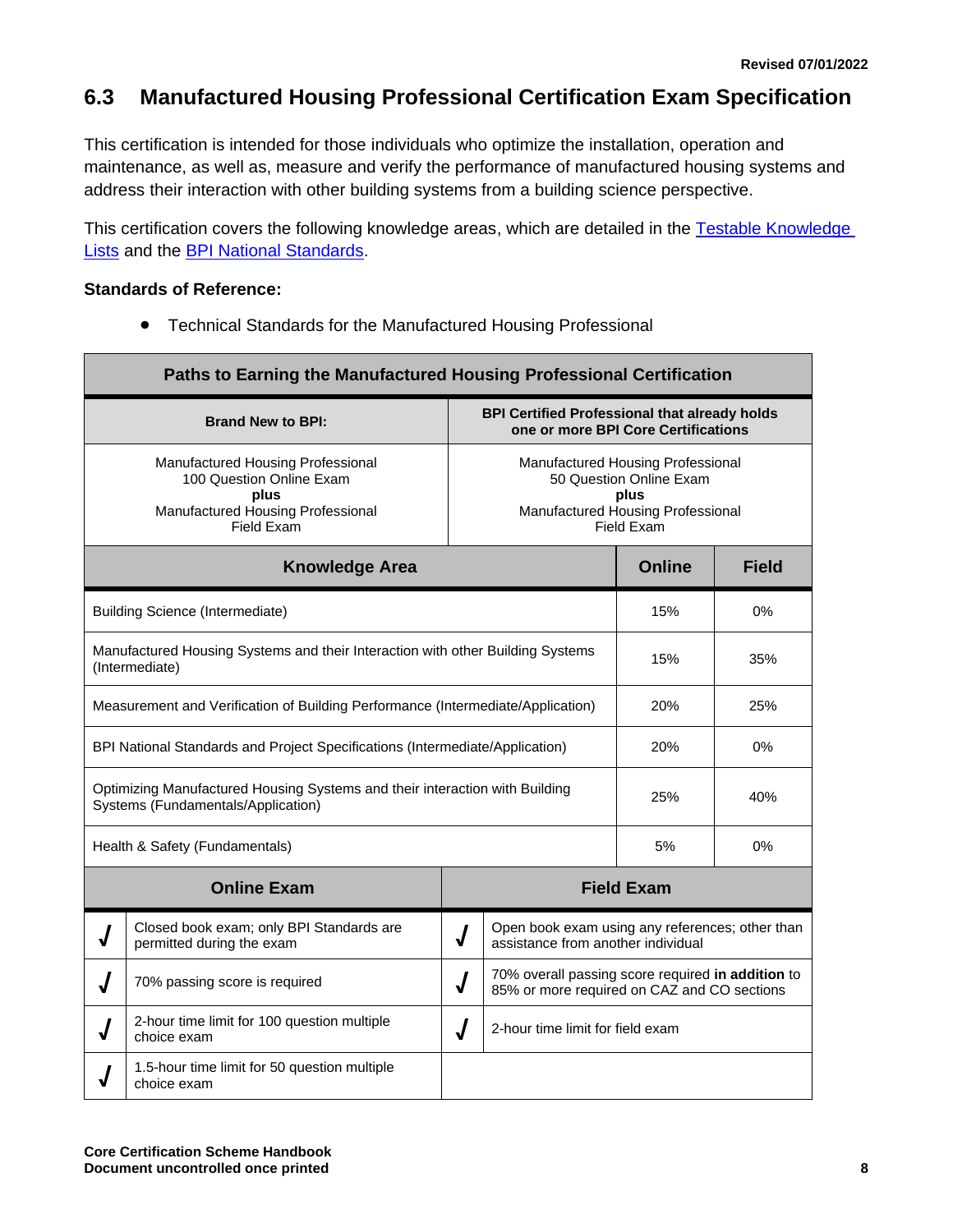### **6.4 Heating Professional Certification Exam Specification**

This certification is intended for those individuals who optimize the installation, operation and maintenance, as well as, measure and verify the performance fossil fuel based heating systems and address their interaction with other building systems, from a building science perspective.

This certification covers the following knowledge areas, which are detailed in the Testable Knowledge [Lists a](http://www.bpi.org/certified-professionals/heating)nd the [BPI National Standards.](http://www.bpi.org/standards/current-standards)

#### **Standards of Reference:**

- [ANSI/BPI-1200-S Standard Practice for Basic Analysis of Buildings](http://www.bpi.org/standards/current-standards)
- Technical Standards for the Heating Professional

| Paths to Earning the Heating Professional Certification                                                   |                                                                                                                                                                                                                             |                                                                                                                             |                                                                                       |                   |              |
|-----------------------------------------------------------------------------------------------------------|-----------------------------------------------------------------------------------------------------------------------------------------------------------------------------------------------------------------------------|-----------------------------------------------------------------------------------------------------------------------------|---------------------------------------------------------------------------------------|-------------------|--------------|
|                                                                                                           | <b>BPI Certified Professional that already holds</b><br><b>Brand New to BPI:</b><br>one or more BPI Core Certifications                                                                                                     |                                                                                                                             |                                                                                       |                   |              |
|                                                                                                           | <b>Heating Professional</b><br><b>Heating Professional</b><br>100 Question Online Exam<br>50 Question Online Exam<br>plus<br>plus<br><b>Heating Professional</b><br><b>Heating Professional</b><br>Field Exam<br>Field Exam |                                                                                                                             |                                                                                       |                   |              |
|                                                                                                           | <b>Knowledge Area</b>                                                                                                                                                                                                       |                                                                                                                             |                                                                                       | <b>Online</b>     | <b>Field</b> |
|                                                                                                           | <b>Building Science (Intermediate)</b>                                                                                                                                                                                      |                                                                                                                             |                                                                                       | 15%               | 0%           |
|                                                                                                           | Heating Systems and their Interaction with other Building Systems (Intermediate)<br>15%<br>35%                                                                                                                              |                                                                                                                             |                                                                                       |                   |              |
| Measurement and Verification of Building Performance (Intermediate/Application)<br>20%                    |                                                                                                                                                                                                                             |                                                                                                                             | 25%                                                                                   |                   |              |
| 20%<br>0%<br>BPI National Standards and Project Specifications (Intermediate/Application)                 |                                                                                                                                                                                                                             |                                                                                                                             |                                                                                       |                   |              |
| Optimizing the Installation, Operation, and Maintenance of Building Systems<br>(Fundamentals/Application) |                                                                                                                                                                                                                             |                                                                                                                             |                                                                                       | 25%               | 40%          |
|                                                                                                           | Health & Safety (Fundamentals)                                                                                                                                                                                              |                                                                                                                             |                                                                                       | 5%                | 0%           |
|                                                                                                           | <b>Online Exam</b>                                                                                                                                                                                                          |                                                                                                                             |                                                                                       | <b>Field Exam</b> |              |
|                                                                                                           | Closed book exam; only BPI Standards are<br>permitted during the exam                                                                                                                                                       | $\sqrt{2}$                                                                                                                  | Open book exam using any references; other than<br>assistance from another individual |                   |              |
|                                                                                                           | 70% passing score is required                                                                                                                                                                                               | 70% overall passing score required in addition to<br>$\overline{\mathsf{I}}$<br>85% or more required on CAZ and CO sections |                                                                                       |                   |              |
|                                                                                                           | 2-hour time limit for 100 question multiple<br>choice exam                                                                                                                                                                  | J<br>2-hour time limit for field exam                                                                                       |                                                                                       |                   |              |
|                                                                                                           | 1.5-hour time limit for 50 question multiple<br>choice exam                                                                                                                                                                 |                                                                                                                             |                                                                                       |                   |              |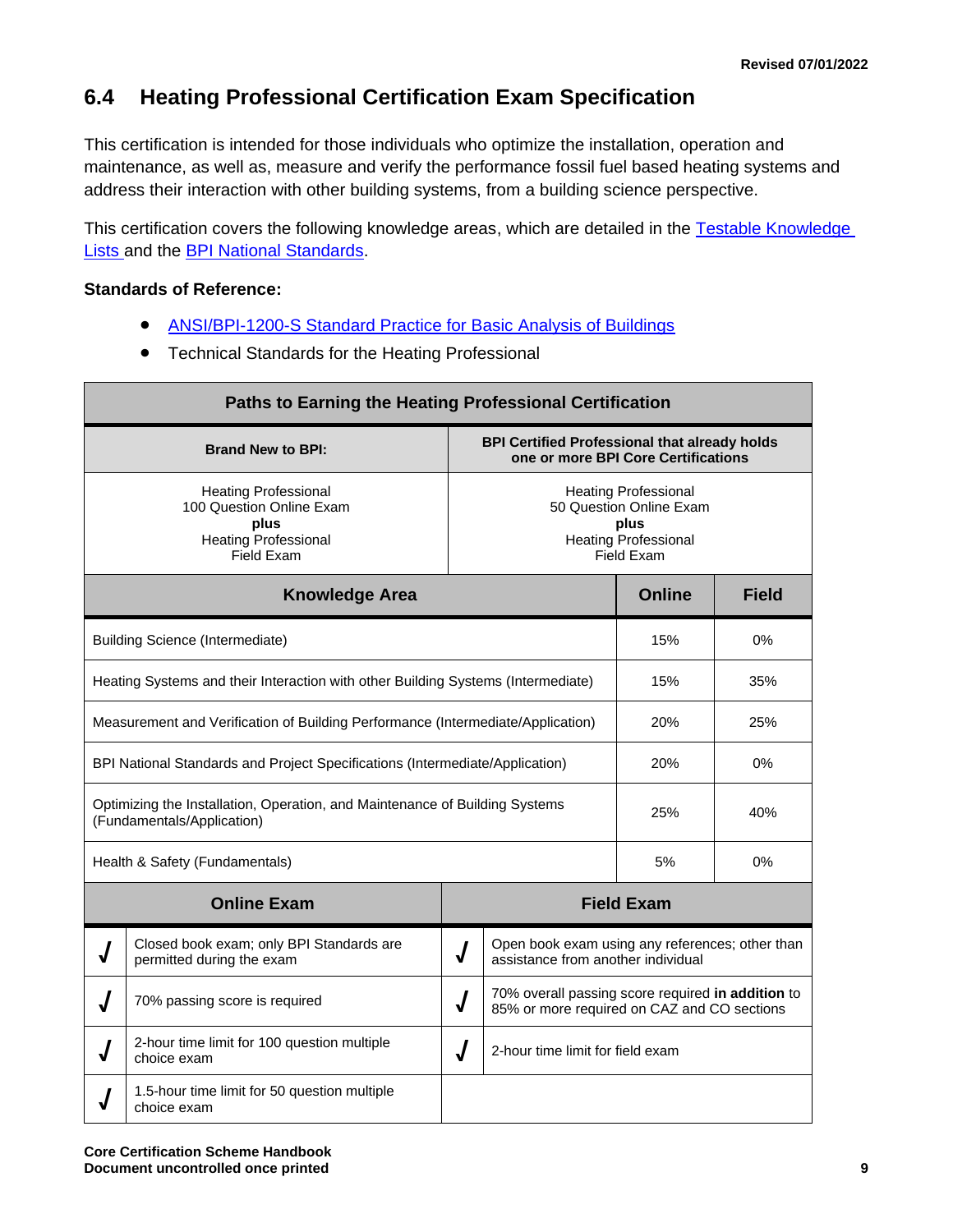# **6.5 Air Conditioning & Heat Pump Professional Certification Exam**

This certification is intended for those individuals who optimize the installation, operation and maintenance, as well as, measure and verify the performance of refrigerant based mechanical systems, either heating or cooling type, and address their interaction with other building systems.

This certification covers the following knowledge areas, which are detailed in the Testable Knowledge [Lists](http://www.bpi.org/certified-professionals/ac-heat-pump) and the [BPI National Standards.](http://www.bpi.org/standards/current-standards)

#### **Standards of Reference:**

- [ANSI/BPI-1200-S Standard Practice for Basic Analysis of Buildings](http://www.bpi.org/standards/current-standards)
- Technical Standards for the Air Conditioning and Heat Pump Professional

| Paths to Earning the AC & Heat Pump Professional Certification                                                                                                                                                                                                                                                                                                                            |                                                                                                     |          |                                                                                       |                   |              |
|-------------------------------------------------------------------------------------------------------------------------------------------------------------------------------------------------------------------------------------------------------------------------------------------------------------------------------------------------------------------------------------------|-----------------------------------------------------------------------------------------------------|----------|---------------------------------------------------------------------------------------|-------------------|--------------|
| <b>BPI Certified Professional that already holds</b><br><b>Brand New to BPI:</b>                                                                                                                                                                                                                                                                                                          |                                                                                                     |          | one or more BPI Core Certifications                                                   |                   |              |
| 40 CFR Section 608 Technician Certification<br>40 CFR Section 608 Technician Certification<br>Type II or Universal<br>Type II or Universal<br>plus<br>plus<br>AC & Heat Pump Professional<br>AC & Heat Pump Professional<br>100 Question Online Exam<br>50 Question Online Exam<br>plus<br>plus<br>AC & Heat Pump Professional<br>AC & Heat Pump Professional<br>Field Exam<br>Field Exam |                                                                                                     |          |                                                                                       |                   |              |
|                                                                                                                                                                                                                                                                                                                                                                                           | <b>Knowledge Area</b>                                                                               |          |                                                                                       | <b>Online</b>     | <b>Field</b> |
|                                                                                                                                                                                                                                                                                                                                                                                           | <b>Building Science (Intermediate)</b>                                                              |          |                                                                                       | 15%               | $0\%$        |
| AC & Heat Pump Systems and their Interaction with other Building Systems<br>(Intermediate)                                                                                                                                                                                                                                                                                                |                                                                                                     |          | 15%                                                                                   | 35%               |              |
| Measurement and Verification of Building Performance (Intermediate/Application)                                                                                                                                                                                                                                                                                                           |                                                                                                     |          |                                                                                       | 20%               | 25%          |
| BPI National Standards and Project Specifications (Intermediate/Application)                                                                                                                                                                                                                                                                                                              |                                                                                                     |          |                                                                                       | 20%               | 0%           |
| Optimizing the Installation, Operation, and Maintenance of Building Systems<br>25%<br>40%<br>(Fundamentals/Application)                                                                                                                                                                                                                                                                   |                                                                                                     |          |                                                                                       |                   |              |
|                                                                                                                                                                                                                                                                                                                                                                                           | Health & Safety (Fundamentals)                                                                      |          |                                                                                       | 5%                | $0\%$        |
|                                                                                                                                                                                                                                                                                                                                                                                           | <b>Online Exam</b>                                                                                  |          |                                                                                       | <b>Field Exam</b> |              |
|                                                                                                                                                                                                                                                                                                                                                                                           | Closed book exam; only BPI Standards are<br>permitted during the exam                               | $\bm{J}$ | Open book exam using any references; other than<br>assistance from another individual |                   |              |
| 70% overall passing score required in addition to<br>$\bm{J}$<br>70% passing score is required<br>J<br>85% or more required on CAZ and CO sections                                                                                                                                                                                                                                        |                                                                                                     |          |                                                                                       |                   |              |
|                                                                                                                                                                                                                                                                                                                                                                                           | 2-hour time limit for 100 question multiple<br>J<br>2-hour time limit for field exam<br>choice exam |          |                                                                                       |                   |              |
|                                                                                                                                                                                                                                                                                                                                                                                           | 1.5-hour time limit for 50 question multiple<br>choice exam                                         |          |                                                                                       |                   |              |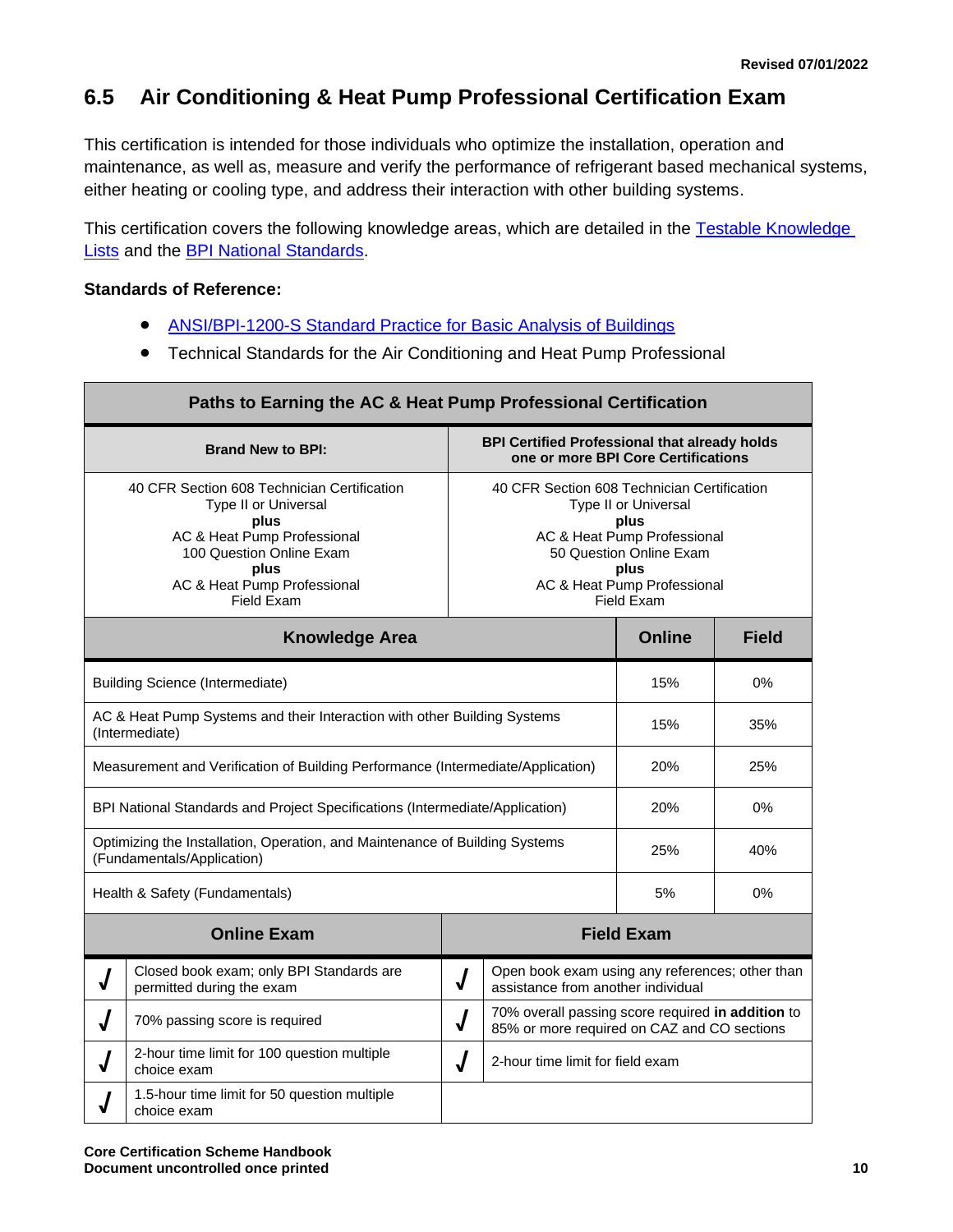### <span id="page-13-0"></span>**7. Standards of Reference**

All BPI exams are based on a mixture of industry practices, axiomatic**<sup>1</sup>** concepts, and major standards of references. No singular source exists that could touch upon every aspect for what is considered testable. Conversely, there is no limit to the potential useful material found in print and online. Current versions of the Standards referenced below can be found on the [BPI website.](http://www.bpi.org/standards/current-standards)

#### **Building Analyst**

• ANSI/BPI-1200-S Standard Practice for Basic Analysis of Buildings

#### **Envelope**

- ANSI/BPI-1200-S Standard Practice for Basic Analysis of Buildings
- Technical Standards for the Envelope Professional

#### **Heating**

- ANSI/BPI-1200-S Standard Practice for Basic Analysis of Buildings
- Technical Standards for the Heating Professional

#### **Air Conditioning & Heat Pump**

- ANSI/BPI-1200-S Standard Practice for Basic Analysis of Buildings
- Technical Standards for the Air Conditioning and Heat Pump Professional

#### **Manufactured Housing**

• Technical Standards for the Manufactured Housing Professional

### <span id="page-13-1"></span>**8. Exam Security**

Exams are highly confidential materials. Any attempts to willfully compromise the integrity of the exam, the exam process or the certification process shall be taken seriously; offenders may be prosecuted to the fullest extent of the law. In addition, any certification credential may be revoked immediately if a breach is proven to have been made by a certified individual.

### <span id="page-13-2"></span>**9. Granting**

In order to receive a Core certification, the candidate must successfully complete both the multiplechoice (online) and practical (field) exams. (For AC & Heat Pump only, candidates must also meet prerequisite requirements.)

<sup>1</sup> An axiomatic concept is something implicit that requires no proof or explanation (e.g. – the sum of 2 and 2 is 4, or gravity states that if you drop something, it will fall to a lower level).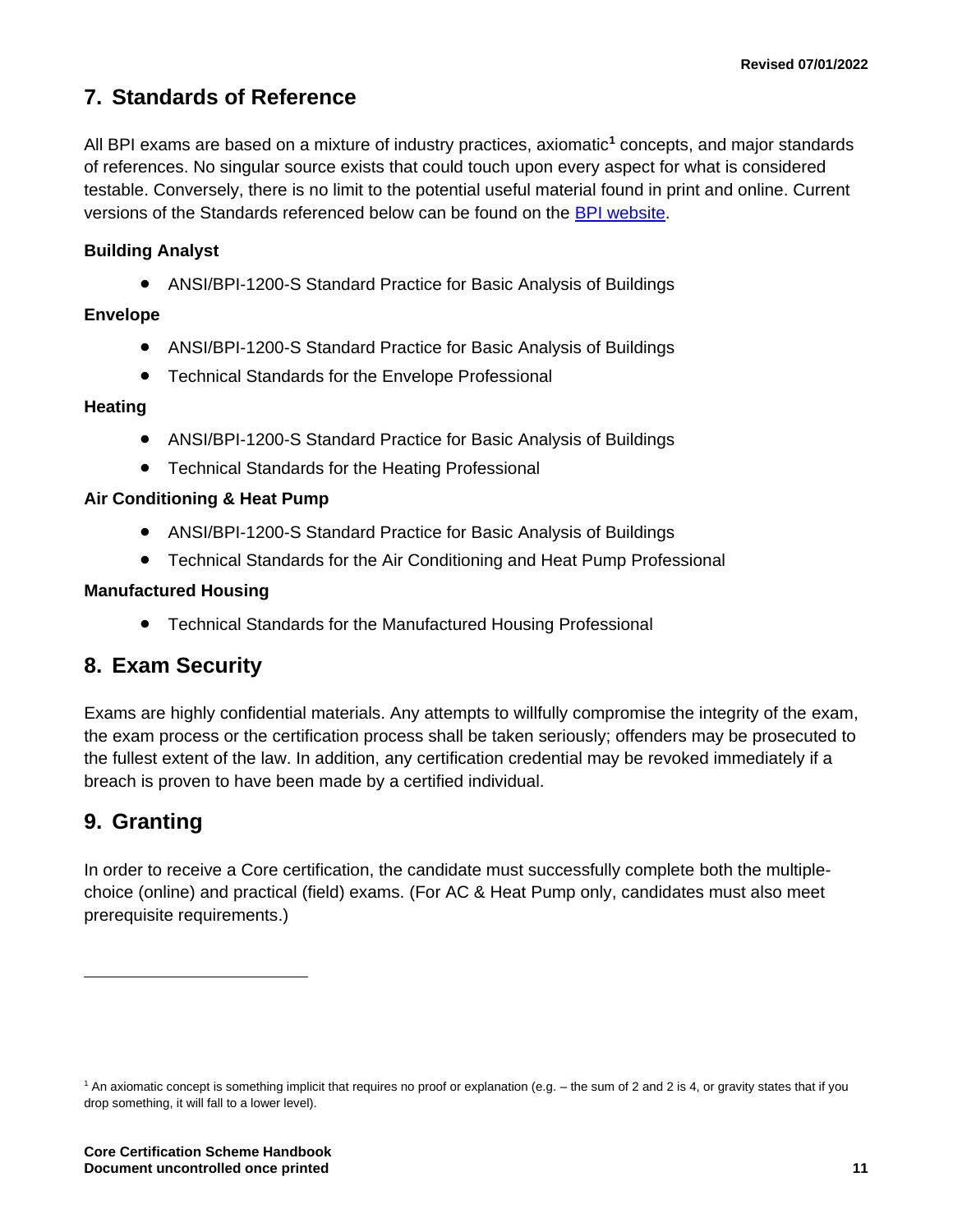# **9.1 Notification of Exam Results and Certification**

Once exam results have been processed the candidate will be able to log in to their [Candidate Account](http://www.bpi.org/login) to view exam results.

The BPI Certified Professional will be notified once BPI certification has been awarded. BPI Certified Professionals may log into their [Candidate Account](https://spero.bpi.org/) and retrieve a digital copy of their active certification(s) and ID Badge to use on their mobile device or print from a PDF.

The certificate will expire three (3) years from the date of initial certification.

The photo identification certification card contains, but is not limited to:

- name of the Certified Professional
- BPI ID number
- BPI's name and logo
- reference to a certification scheme (name of certification)
- date when certification expires

### **9.2 Time Limits for Completing Certification**

BPI permits twelve (12) months to complete the certification process from the time a candidate takes the first exam. Candidates may challenge the Core online and field exam(s) up to six (6) times in a oneyear period. The one-year period begins after the first unsuccessful attempt of the exam, after which time a candidate will have five (5) more attempts to successfully challenge that particular exam.

Candidates that do not successfully complete the applicable online and field exam(s) and achieve certification within the one-year period, must wait for the one-year anniversary of the first unsuccessful attempt to challenge the exam(s) again.

### **9.3 Extensions**

BPI reserves the right to extend a Certified Professional's certification on a case-by-case basis. Certifications are not guaranteed to be extended; only under extenuating circumstances that BPI deems warranted. If a certification is extended, any CEUs that were accumulated up to the point of the original expiration date will also be included in that extension.

### **9.4 Confidentiality of Information**

BPI and BPI Test Centers shall adhere to all policies and procedures regarding candidate confidentiality and shall not release any information regarding any candidate or Certified Professional without obtaining prior written permission. BPI provides confidentiality clauses as part of the online registration process. These disclosure clauses are intended to assist BPI and the BPI Test Center to protect the candidate's or Certified Professional's information.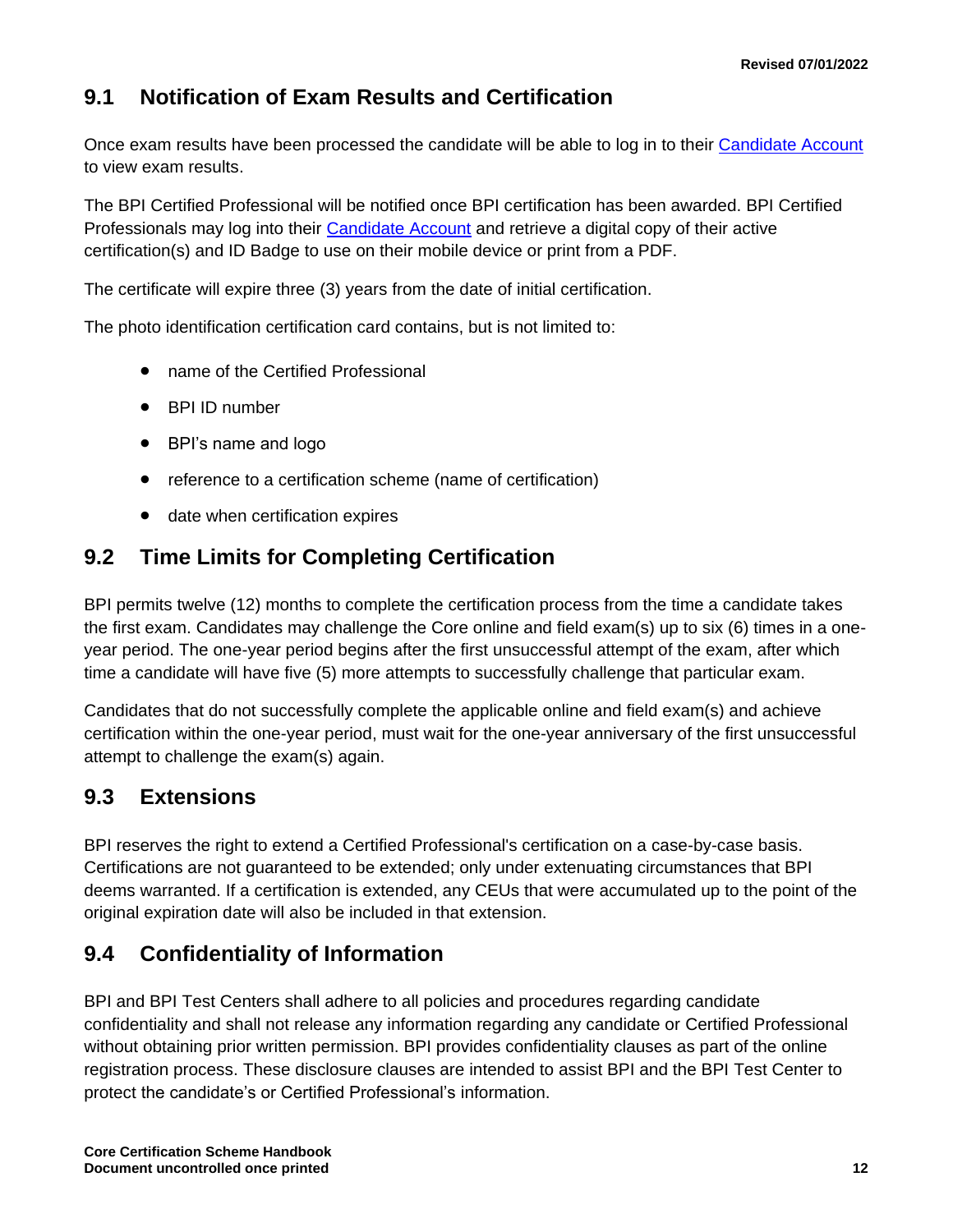### <span id="page-15-0"></span>**10. Certification Renewal**

BPI Certified Professionals who hold Core certification(s) will be required to renew their certification every three (3) years.

The certification renewal requirements for BPI certified Core Professionals must be completed prior to the current certification expiration date. Certified Professionals will be allowed to start the certification renewal process six (6) months prior to expiration, and if successful, will have the next renewal date as three (3) years from the current certification expiration date. If certification renewal is completed more than six (6) months in advance, the expiration date will change to the date of the last successful exam.

To be eligible for certification renewal, BPI certified Core Professionals:

- must successfully challenge the applicable multiple-choice (online) exam(s), OR
- accumulate a minimum of thirty (30) continuing education units (CEUs) over the three (3) years of certification in order to bypass the online exam

#### **AND**

- must successfully challenge the applicable practical (field) exam(s), OR
- complete and submit the application for certification renewal with applicable fees

BPI's certification renewal policy recognizes the work experience of BPI Certified Professionals. This policy eliminates field exam requirements in certain circumstances according to verified work experience. This policy will benefit those Certified Professionals who maintain continuous certification and remain active in home performance roles. Please refer to the *BPI Certification Renewal Policy* by selecting the **Recertify** button on the [Certified Professionals](http://www.bpi.org/certified-professionals) webpage for further details.

As part of the certification renewal process, BPI will review the Certified Professional's file for any open complaints. Should there be any open complaints at the time of expiration, BPI will not award certification renewal. The certification of the individual will be withdrawn or revoked due to the Certified Professional's negligent refusal to follow the certification scheme requirements.

**\*Any attempt at certification renewal that is unsuccessful will end the current certification. (e.g. if an attempt at the Building Analyst field exam for recertification is unsuccessful, that will end the current Building Analyst certification immediately and any CEUs earned toward that Building Analyst certification will become invalid, thus requiring the Building Analyst online exam.)**

#### <span id="page-15-1"></span>**11. Surveillance**

Surveillance of the Certified Professional is established to ensure compliance to the policies and procedures for which the certification was granted. The certification of the individual may be withdrawn or revoked due to the Certified Pprofessional's negligent refusal to follow the certification scheme requirements or failure to take appropriate corrective action as required by BPI.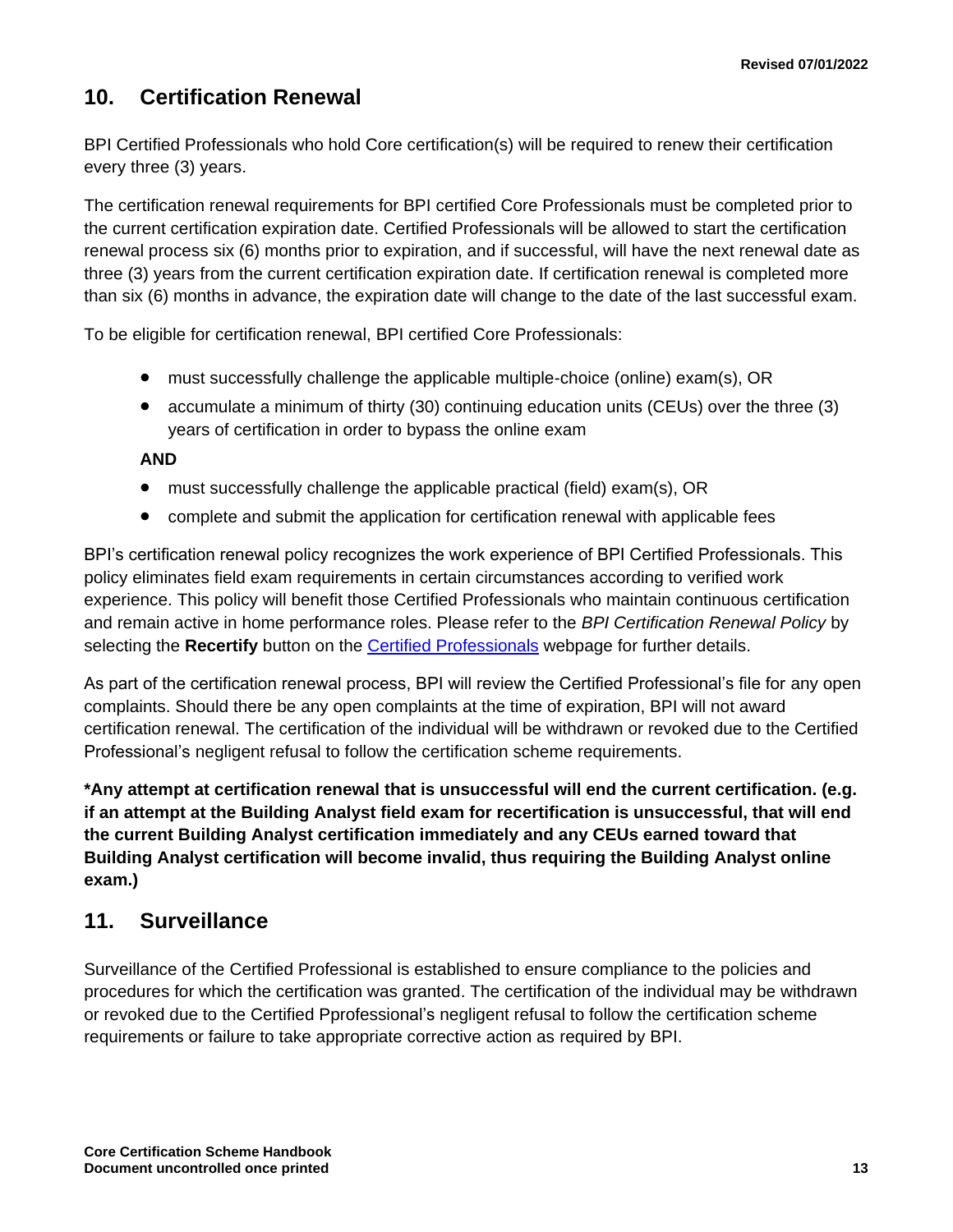### <span id="page-16-0"></span>**12. File Review**

The Certification Department will conduct a file review of Certified Professionals that have complaints filed against them. The review of the Certified Professional's file activities includes confirmation that any complaints against the Certified Professional have been resolved.

### <span id="page-16-1"></span>**13. Corrective / Preventative Action**

The corrective / preventative action shall include one of the following and is determined on a case by case basis at the discretion of BPI:

**Level One:** A corrective action will be given when the infraction is considered minor in nature. A written warning shall be sent to the Certified Professional about the nature of the infraction along with the required corrective action. The written warning will become part of the Certified Professional's record.

**Level Two:** A corrective action will be given when the infraction is considered major in nature and requires proof. A written warning is sent to the Certified Professional about the infraction. The Certified Professional is required to submit proof, in writing, that the infraction has been corrected. The written warning and response will become part of the Certified Professional's record.

### <span id="page-16-2"></span>**14. Withdrawal of Certification**

Should the BPI certified Core Professional not maintain certification by not being able to fulfill the obligation of the certification due to illness, disability, change of profession, etc., the certification will be withdrawn at the request of the Certified Professional. BPI must be notified immediately if a Certified Professional may not be able to, or is no longer able to, fulfill the requirements of the certification.

BPI reserves the right, on a case by case basis, to withdraw a person's BPI Certification(s) at its discretion. Reasons for withdrawal of a BPI Certification include, but are not limited to:

- Failure to meet certification renewal criteria as outlined in Section 10
- Failure to take steps to submit the requested information of a corrective action as outlined in Section 13
- Failure to follow the BPI Certified Professional Code of Ethics and/or Code of Conduct
- Failure to follow BPI Standards that align with the certification's JTA's, when applicable

In the event the BPI Core certification is withdrawn; the BPI Manager of Client Relations will review the Certified Professional's record and send confirmation of the withdrawal within thirty (30) days and provide a written statement in regard to steps that must be taken if the candidate requests the certification be reinstated.

Use of the BPI logo or brand and representation of being BPI certified must cease immediately if a certification is withdrawn, revoked, or expired.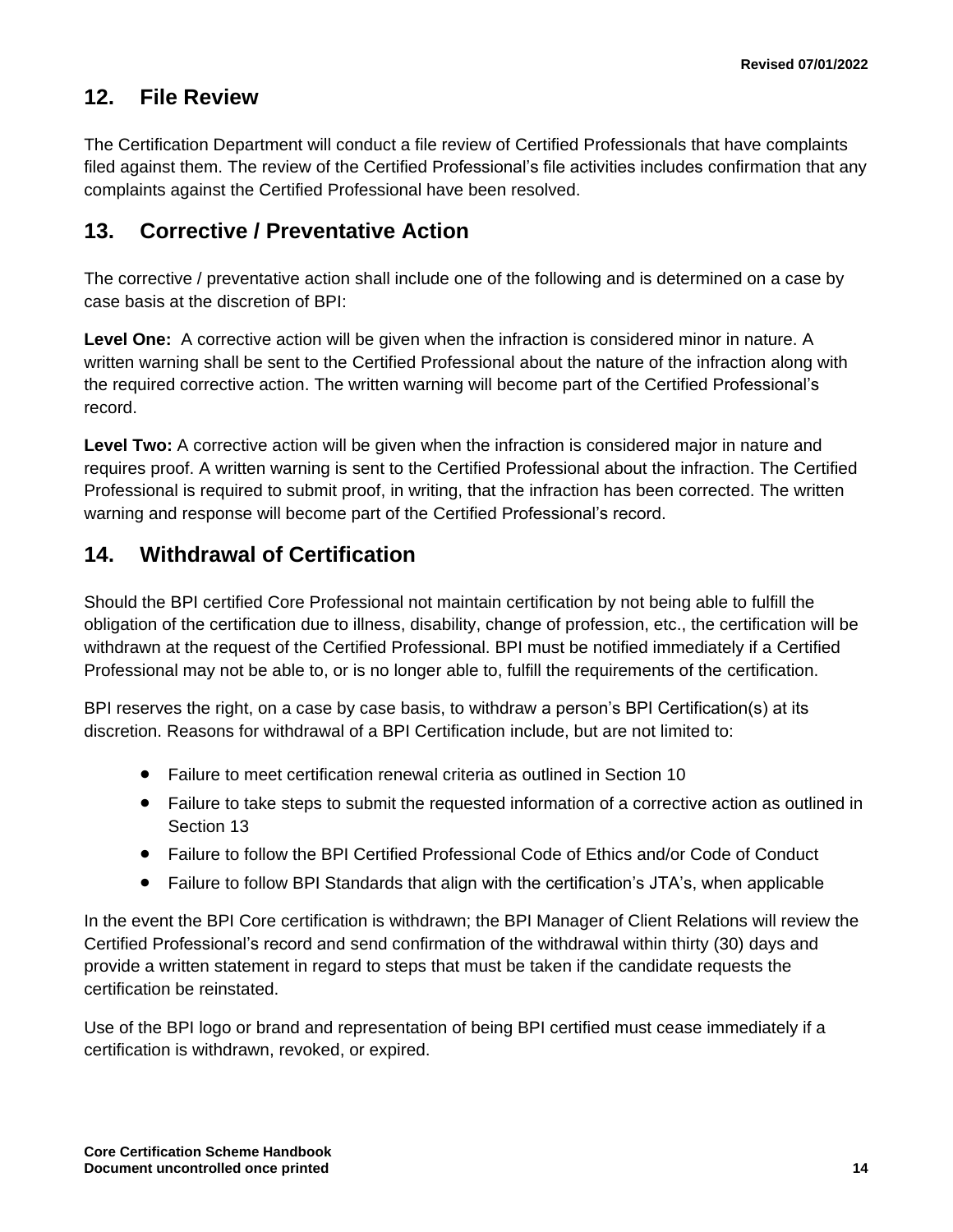### <span id="page-17-0"></span>**15. Appeal Procedure**

Individuals who wish to file an appeal of a decision on certification, against the results of a core certification exam, or regarding the suspension of a core certification, must do so in writing.

**Please Note:** If a candidate chooses to challenge the exam that they are appealing prior to the notification of a final decision on their appeal, the results of the appeal will be null and void, regardless of the outcome. The the original score of the appealed exam will stand.

#### **Appeal Process for Exam Review**

To contest the results of a Core exam, the candidate must follow the procedures, below:

- 1. A request for review must be made within thirty (30) days from the date of the exam. The request for review may be made in the following manner:.
	- a. Submit the Exam Grade Appeal Form via the [BPI website:](http://www.bpi.org/about-us/contact-us) Go to [www.bpi.org](http://www.bpi.org/) and hover over **About Us** at the top of the page, select **Contact Us**. Enter your information and choose **Exam Grade Appeal** from the **Category** dropdown.
	- b. Send a letter via registered mail to: Building Performance Institute, Inc. Attn: Appeals 63 Putnam Street, Suite 202 Saratoga Springs, NY 12866
	- c. Send an email to [Appeals@bpi.org](mailto:Appeals@bpi.org)
- 2. The request for review must specifically state the reasons why the candidate believes the initial decision should be modified or overturned and provide information on the issue; or include a specific reference where required procedures were not followed.
- 3. The review will be carried out by the Quality Assurance (QA) Department. Review results will be forwarded to the Director, who will provide the decision to the candidate, via email, within thirty (30) days of receiving the request for appeal.

#### **Appeal Process for Suspension of Certification**

For a review of suspension or withdrawal of certification, the Certified Professional must follow the procedures, below:

- 1. A request for review must be made within thirty (30) days from the date of the suspension or withdrawal of certification. The request for review may be made in the following manner:
	- a. Submit the Complaint Form via the [BPI website:](http://www.bpi.org/about-us/contact-us) Go to [www.bpi.org](http://www.bpi.org/) and hover over **About Us** at the top of the page, select **Contact Us**. Enter your information and choose **Complaint Form** from the **Category** dropdown box.
	- b. Send a letter via registered mail to: Building Performance Institute, Inc.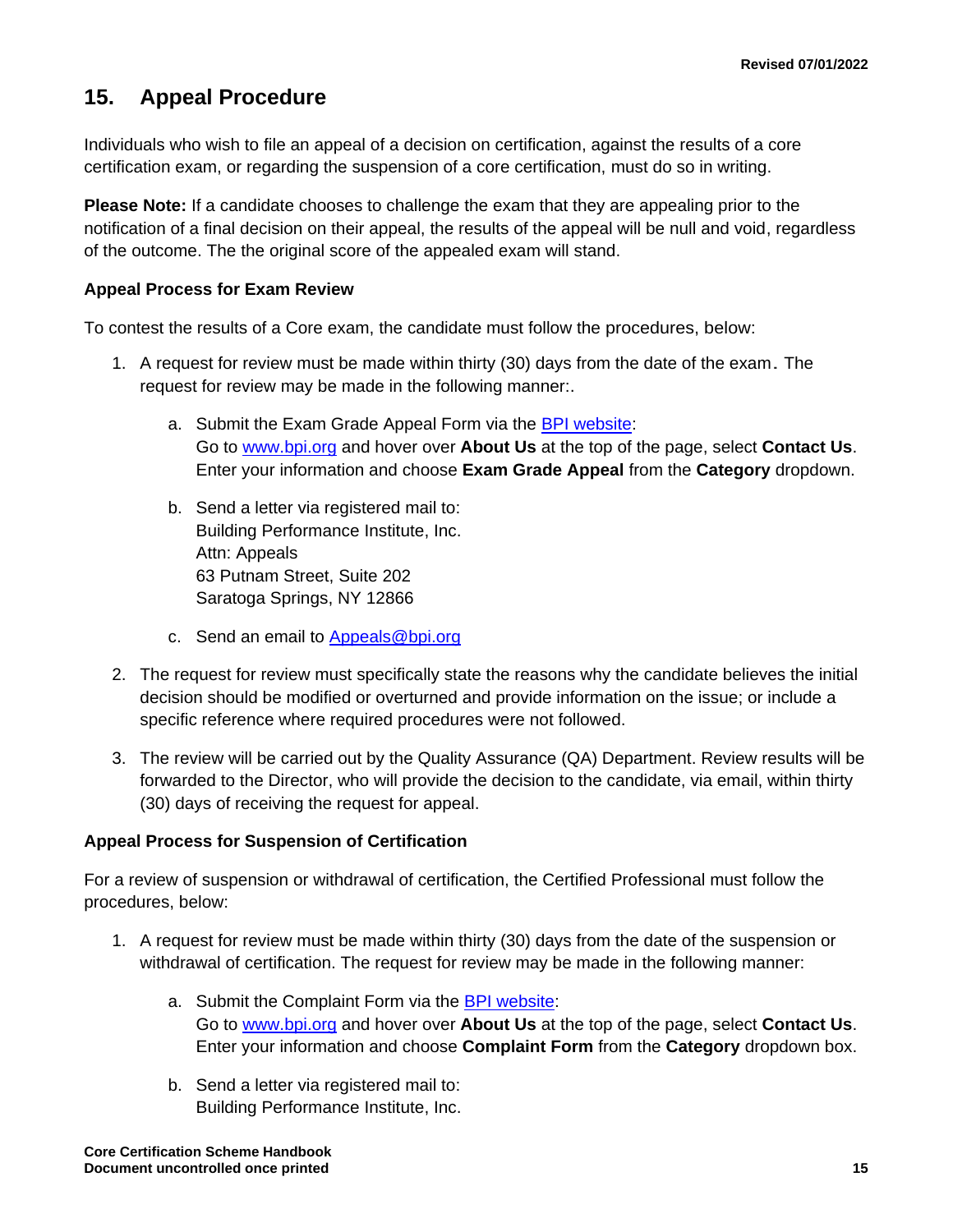Attn: Appeals 63 Putnam Street, Suite 202 Saratoga Springs, NY 12866

- c. Send an email to [Appeals@bpi.org](mailto:Appeals@bpi.org)
- 2. The request for review must specifically state the reasons why the Certified Professional believes the initial decision should be modified or overturned and provide new information on the issue; or include a specific reference where required procedures were not followed.
- 3. The review will be carried out by the Quality Assurance (QA) Department. Review results will be forwarded to the Director, who will provide the decision to the candidate, via email, within thirty (30) days of receiving the request for appeal.

### <span id="page-18-0"></span>**16. Complaints**

BPI recognizes that there are two main types of complaints that may be brought to its attention:

- Complaints regarding BPI and/or its related vendor organizations (administrative, testing, Test Center, proctor, etc.)
- Complaints regarding BPI Certified Professionals or organizations with BPI Certified Professionals on staff

#### **Complaints Process**

To file a complaint, the individual must follow the procedures, below:

- 1. A complaint must be made within thirty (30) days from the date that the situation occurred. The request for review may be made in the following manner:
	- a. Submit the Complaint Form via the [BPI website:](http://www.bpi.org/about-us/contact-us) Go to [www.bpi.org](http://www.bpi.org/) and hover over **About Us** at the top of the page, select **Contact Us**. Enter your information and choose **Complaint Form** from the **Category** dropdown box.
	- b. Send a letter via registered mail to: Building Performance Institute, Inc. Attn: Complaints 63 Putnam Street, Suite 202 Saratoga Springs, NY 12866
	- c. Send an email to [Complaints@bpi.org](mailto:Complaints@bpi.org)
- 2. The request for review must provide specific details for the complaint and any type of documented information that pertains to the situation.
- 3. The review will be carried out on a case by case basis by the Quality Assurance (QA) Department. Review results will be forwarded to the Director, who will provide the decision to the complainant, via email, within thirty to forty  $(30 - 40)$  days of receiving the complaint.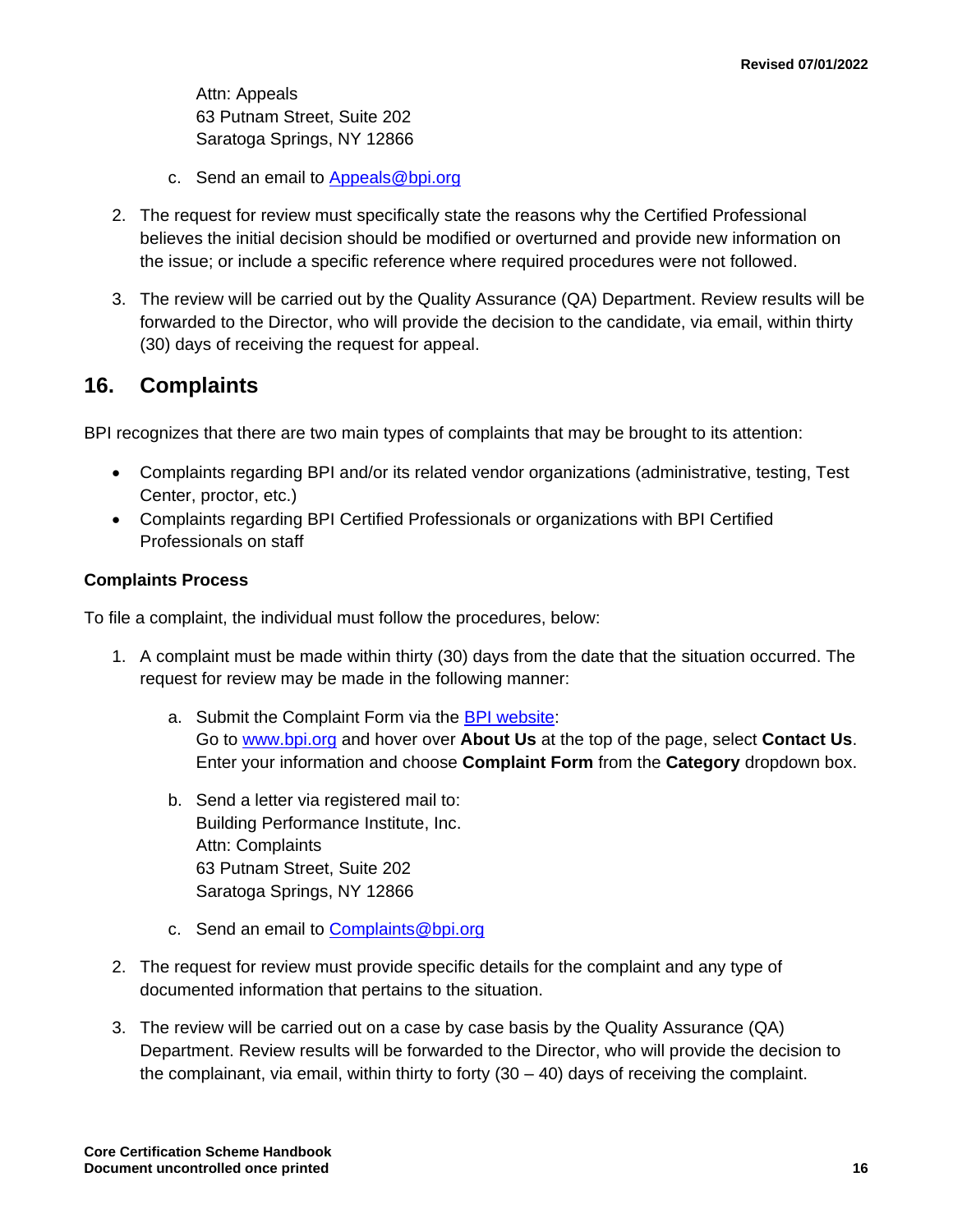# <span id="page-19-0"></span>**17. Comments**

Submit any comments regarding the certification exams or processes to [Certification@bpi.org.](mailto:Certification@bpi.org)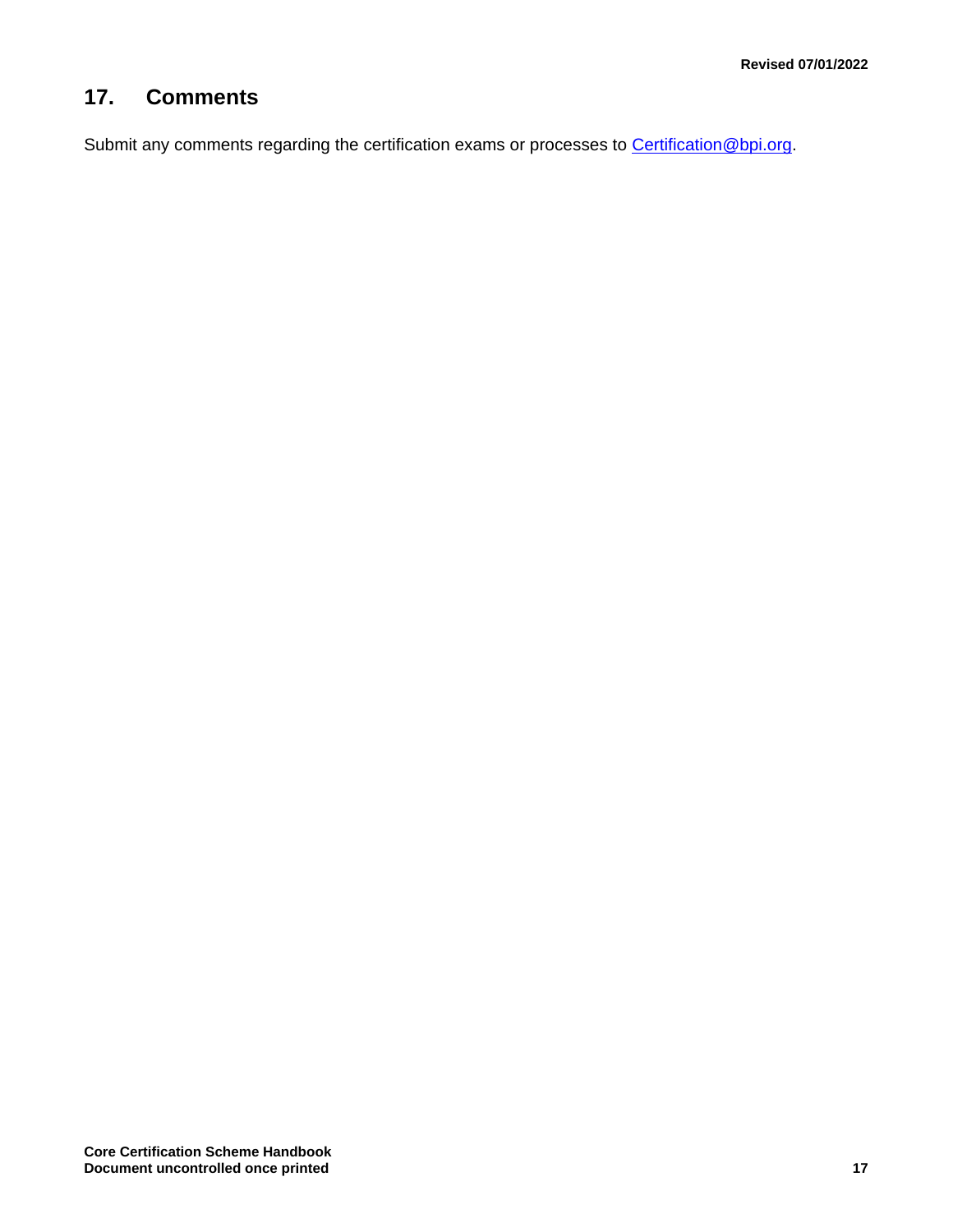# <span id="page-20-0"></span>**Appendix A – Code of Conduct**

By obtaining any of the five (5) BPI Core Certification(s), you are agreeing to the terms and conditions of BPI's Code of Conduct.

#### **Code of Conduct**

Certification may be denied, suspended, or revoked, if an individual is not in compliance with this Code of Conduct. Grounds for disciplinary action include (but are not limited to):

- 1. An irregular event in connection with an exam, including (but not limited to) copying exam materials, causing a disruption in the testing area, and failure to abide by reasonable test administration rules;
- 2. Taking the exam for any purpose other than that of becoming certified in the technical area referenced in the title of the exam;
- 3. Disclosing, publishing, reproducing, summarizing, paraphrasing, or transmitting any portion of the exam in any form or by any means, verbal, written, electronic or mechanical, without the prior expressed written permission;
- 4. Providing fraudulent or misleading information;
- 5. Failure to pay fees when due;
- 6. Unauthorized possession or misuse of certifications;
- 7. Misrepresentation of certification status;
- 8. Failure to provide requested information in a timely manner;
- 9. Impairment of professional performance because of habitual use of alcohol, drugs, or other substance, or any physical or mental condition;
- 10. Gross or repeated negligence or malpractice in professional work;
- 11. Failure to maintain a current professional credential as required by the jurisdiction in which the individual practices (this may include a license, certificate, or registration);
- 12. The conviction of, plea of guilty to, or plea to a felony or misdemeanor related to public safety or the building industry;
- 13. Disciplinary action by a licensing board related to a building industry; and
- 14. Other failure to maintain continuous compliance with the certification standards, policies, and procedures related to your certification.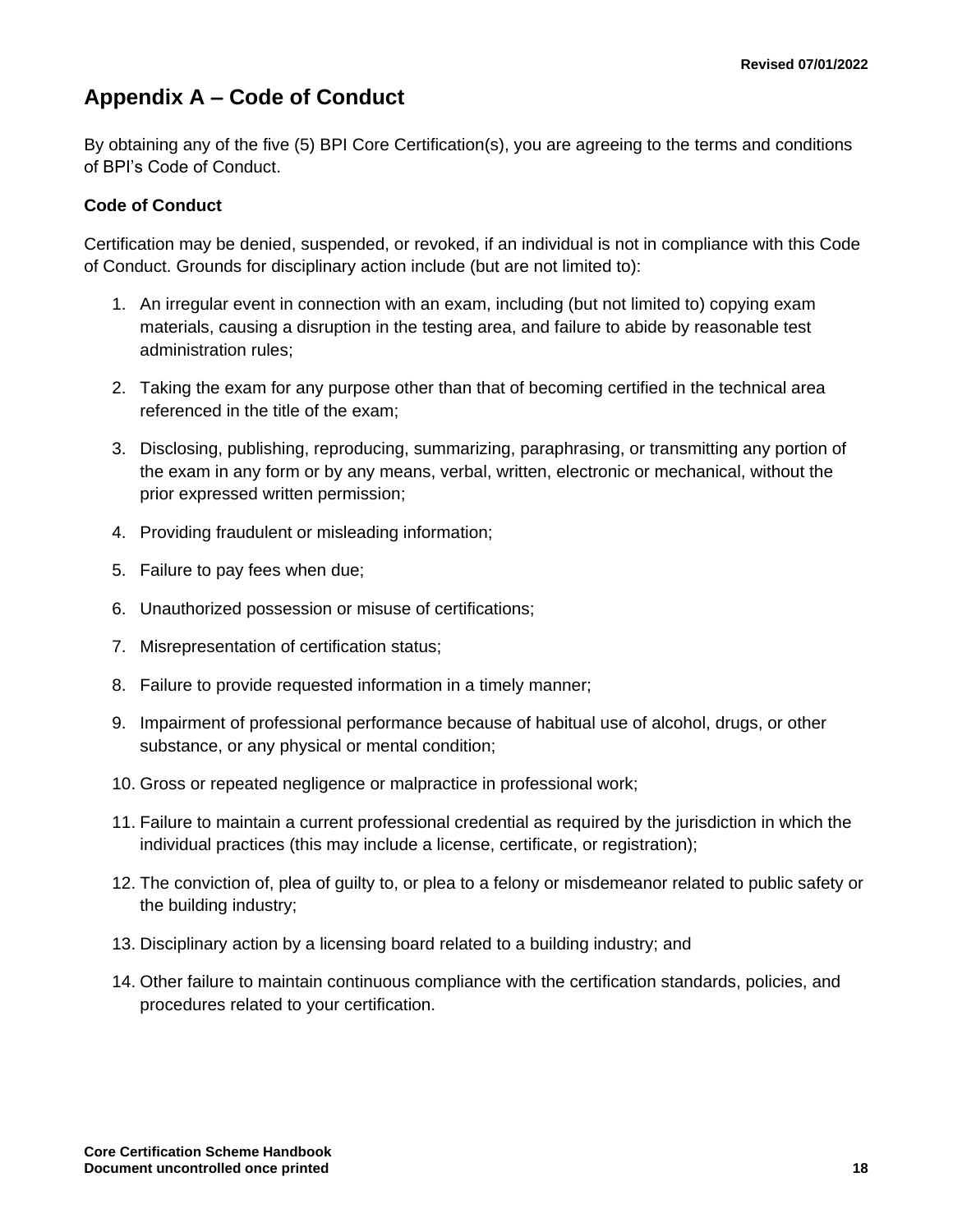#### **Disciplinary Actions**

The following disciplinary actions may be taken as a result of non-compliance with this Code of Conduct:

- Denial or suspension of eligibility;
- Denial of certification;
- Revocation of certification;
- Non-renewal of certification;
- Suspension of certification;
- Reprimand; or
- Other corrective action.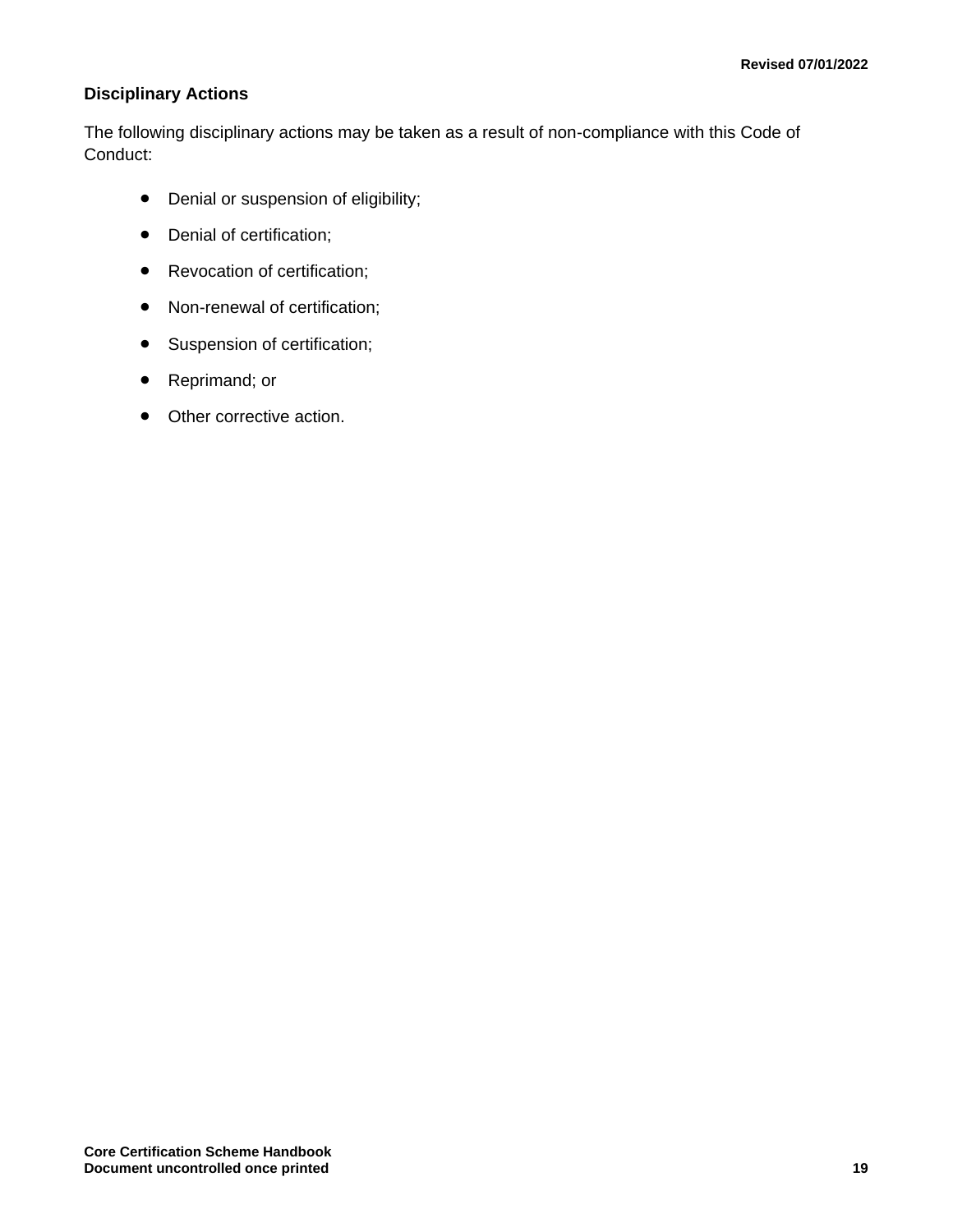# <span id="page-22-0"></span>**Appendix B – BPI Certification Agreement**

#### **BPI Certification Agreement**

Core applicants will be required to accept BPI's Candidate Certification Agreement before beginning the exam. Make sure to read and be familiar with this agreement before you take your exam.

BY SIGNING YOU ARE AGREEING TO THE TERMS AND CONDITIONS OF THIS CANDIDATE CERTIFICATION AGREEMENT. CANDIDATE OR CERTIFIED INDIVIDUAL MAY TAKE THE EXAM ONLY IF CANDIDATE OR CERTIFIED INDIVIDUAL AGREES TO THE TERMS AND CONDITIONS OF THIS AGREEMENT. IF CANDIDATE OR CERTIFIED INDIVIDUAL DOES NOT AGREE TO THE TERMS AND CONDITIONS, CANDIDATE OR CERTIFIED INDIVIDUAL SHALL SELECT "NO, I DO NOT AGREE" BELOW AND WILL NOT BE ALLOWED TO TAKE THE EXAM.

BPI and Candidate or certified individual hereby agree that the terms and conditions of the Agreement shall govern Candidate or certified individual's participation in BPI's Certification Exam and BPI's Certification.

#### 1. CERTIFICATION

- a. The Candidate or certified individual must:
	- meet the prerequisites
	- pay the applicable exam fees;
	- accept the terms and conditions of this Agreement before completing the Exam;
	- pass the exam(s)
	- keep contact information up to date
- b. Modification to Certification Requirements. BPI's Director level staff may expand or reduce the title or scope of the desired certification or withdraw the certification.
- c. Termination. Candidate or certified individual may terminate this Agreement at any time upon written notice to BPI. The Certification or certified individual is valid for a period of three (3) years after the date of passing the last qualifying exam. If the candidate or certified individual chooses to terminate this agreement prior to the expiration date of their certification, the certification, including all related material, must be surrendered and will be void. Upon termination of this Agreement and after the expiration of the Certification, all rights related to the Candidate's Certification, including all rights to use the Certification and the Logo, will immediately terminate.
- 2. COMPLIANCE WITH TESTING REGULATIONS

Candidate or certified individual agrees to comply with all testing regulations required by BPI and/or its Test Centers and testing centers.

- d. No Cheating. Candidate or certified individual agrees that all answers submitted in completing the Exam and are entirely their own. Candidate or certified individual will neither: (i) provide nor accept improper assistance; nor (ii) use unauthorized materials in attempting to satisfy Certification Requirements.
- e. No Misconduct. Candidate or certified individual agrees not to (i) falsify his or her identity or impersonate another individual; (ii) forge the Certification, Exam score reports, identification cards or any other Exam records; (iii) engage in fraudulent conduct or misrepresent him or herself as Certified when he or she has not successfully met the applicable Certification Requirements; (iv) misuse or disclose username and/or password or any other Certification identities; and/or (v) engage in any other misconduct that could be considered by BPI, in its sole discretion, as compromising the integrity, security or confidentiality of the Exam or the Certification.
- f. No Disclosure. Candidate or certified individual understands and agrees that the Exam is BPI's confidential and proprietary information. Candidate or certified individual agrees to maintain the confidentiality of the Exam and not disclose, whether verbally, in writing or in any media, the contents of the Exam or any part of the Certification. Further, Candidate or certified individual agrees not to request any other individual to disclose the Exam or any part thereof to the Candidate or certified individual.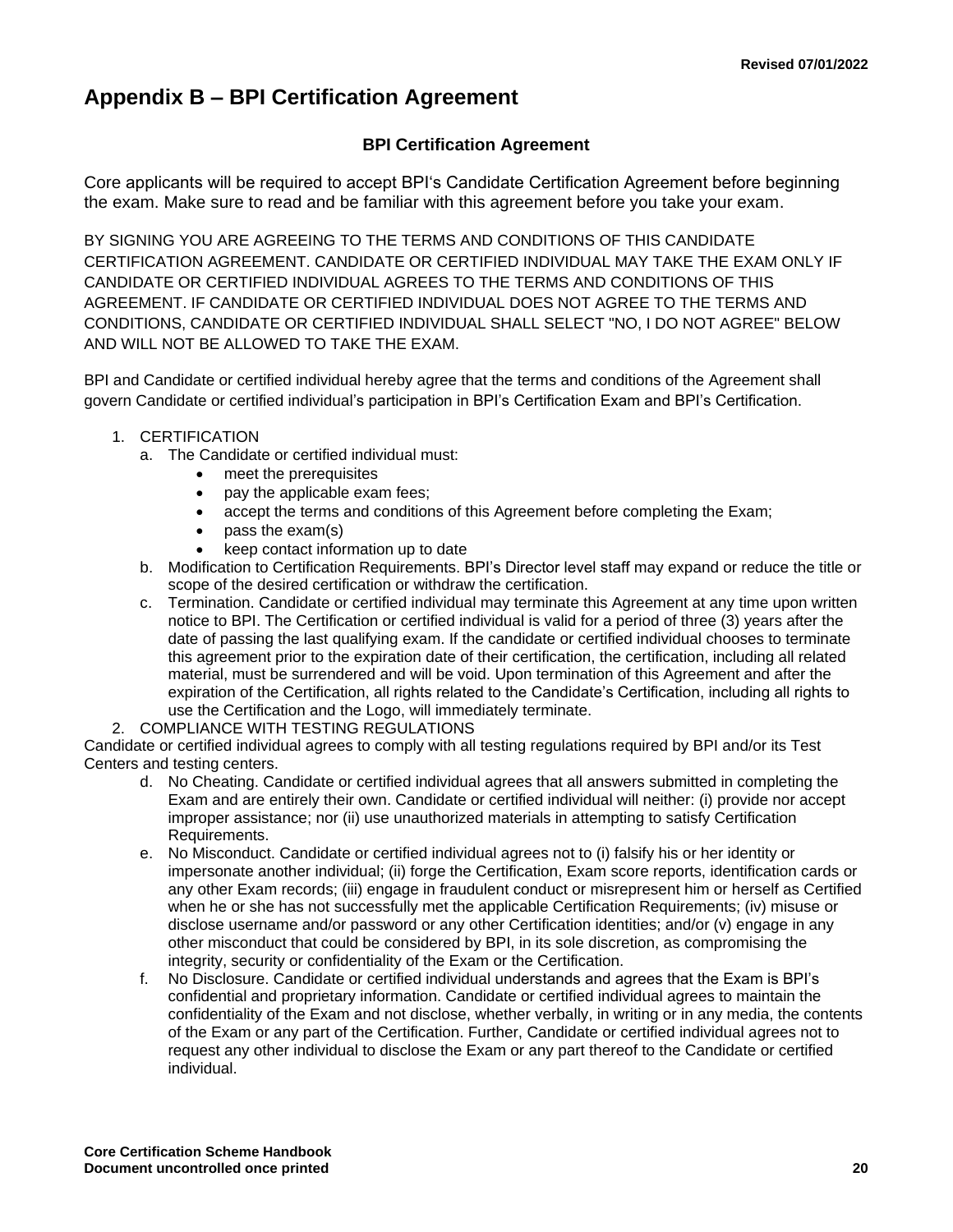- g. No Misuse of the Exam. Candidate or certified individual agrees not to copy, publish, offer to sell, sell, publicly perform or display, distribute in any way or otherwise transfer, modify, make derivative works thereof, reverse engineer, decompile, disassemble or translate the Exam or part thereof.
- 3. BPI ACTION FOR NON-COMPLIANCE
	- h. Candidate or certified individual understands and agrees that, if for any reason and at its sole discretion, BPI believes the Candidate or certified individual violated the terms of this agreement or the criteria against which the competence of a person is evaluated in accordance with the scheme of the certification. BPI has the right to deny Candidate or certified individual any further participation in the Exam, cancel a passed Exam result, remove the Candidate or certified individual's certified status and any other rights previously conferred on the Candidate by BPI, and to permanently bar Candidate or certified individual from any further participation in BPI's Certification.
- 4. WITHDRAWAL OF CERTIFICATION
	- Should the certified individual not maintain or not continue to prove their competence for this certification to the satisfaction of BPI, the certification will be withdrawn. In the event the certification is withdrawn, the BPI certification operations manager will review the certified individual's record and provide a written statement in regards to steps that will be taken in order for the certification to be reinstated.

Reasons for withdrawal of an individual's certification by BPI include, but are not limited to:

- Failure of the multiple choice test instrument.
- Failure of field evaluation.
- Verification of a complaint by building owner or the owner's representative for failure to meet installation requirements and then not correcting the deficiency.
- Failure to take steps to correct improper practices.
- j. If the certified individual may not be able or is no longer able to fulfill the requirements of the certification the certified individual must notify BPI immediately and surrender all certification documents, such as BPI ID Card and BPI Certificate to BPI, and cease using any logo or marketing materials.
- 5. REPRESENTATIONS AND WARRANTIES
	- k. By the Candidate or certified individual. Candidate or certified individual represents and warrants that: (i) Candidate or certified individual will refrain from any conduct that may harm the goodwill and reputation of BPI or its products and (ii) Candidate or certified individual shall not make any representation, warranty or promise on behalf of or binding upon BPI and (iii) Candidate or certified individual shall not make claims regarding certification outside of the intended scope of the appropriate certification.
	- l. Candidate or certified individual agrees to not use the certificate in a manner that is misleading or unwarranted.
- 6. INDEMNIFICATION
	- m. Candidate or certified individual agrees to indemnify, defend and hold BPI harmless against any losses, liabilities, damages, claims and expenses (including attorneys' fees and court costs) arising out of any claims or suits, whatever their nature and however arising, in whole or in part, which may be brought or made against BPI, or its Test Centers, officers, employees or assigns, in connection with: (i) any personal injury, property damage or other claims which are caused, directly or indirectly by any negligent act, omission, illegal or willful misconduct by the Candidate or certified individual, (ii) Candidate or certified individual's use or misuse of the Certification and/or the Logo; (iv) Candidate or certified individual's use or misuse of BPI' confidential information; and/or (v) Candidate or certified individual's breach of any obligations or warranties under this Agreement.
- 7. LIMITATION OF LIABILITY
	- n. Damages. BPI shall not be liable for any indirect, incidental, special, punitive, or consequential damages or any loss of profits, revenue, or data. BPI's liability for direct damages, whether in contract, tort or otherwise, shall be limited to the fees paid to BPI under this Agreement.
- 8. CONFIDENTIALITY UNDERTAKING
	- o. By signing this Agreement, Candidate or certified individual agrees to all terms and conditions herein
	- p. Candidate agrees (i) to hold Confidential Information in confidence and take all reasonable precautions to protect it, (ii) not to, directly or indirectly, use Confidential Information at any time during the certification procedure, the performance of the Exam and thereafter, and (iii) not to, directly or indirectly, disclose, publish, reproduce or transmit any Confidential Information completely or in part to any third party, in any form, including but not limited to verbal, written, electronic or any other means for any purpose without the prior express written permission of BPI.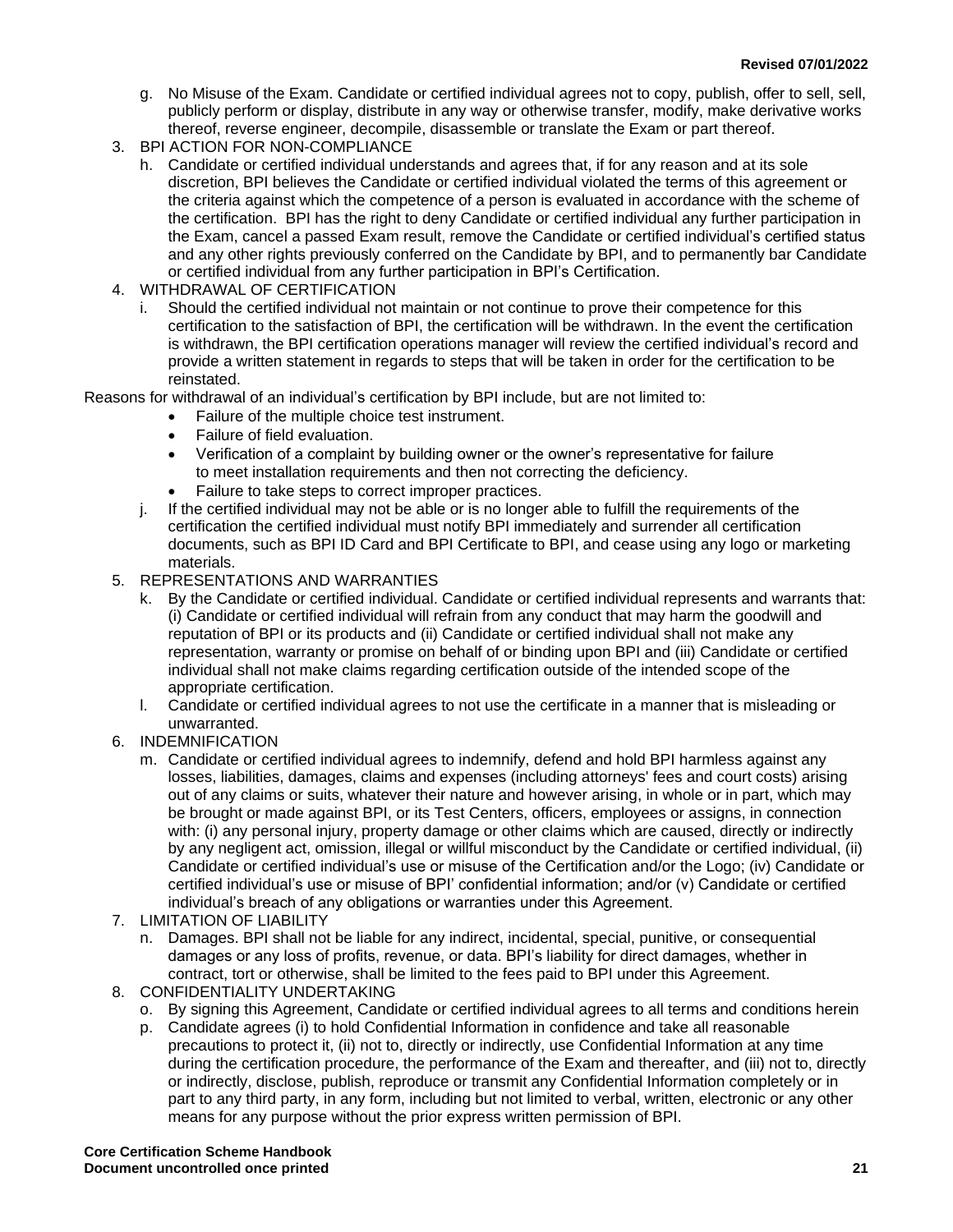q. BPI retains all rights, title and interest in and to all information, content and data contained in the Exam and all copyrights, patent rights, trademark rights and other proprietary rights thereto provided by BPI under the certification procedure and Exam.

Upon any breach by the Candidate or certified individual of the confidentiality undertaking in the Candidate Certification Agreement, BPI may automatically and without notice withdraw Candidate's Certification. Further, BPI is entitled to pursuing any other available remedy for unauthorized disclosure or for breach of the confidentiality undertaking in said Agreement.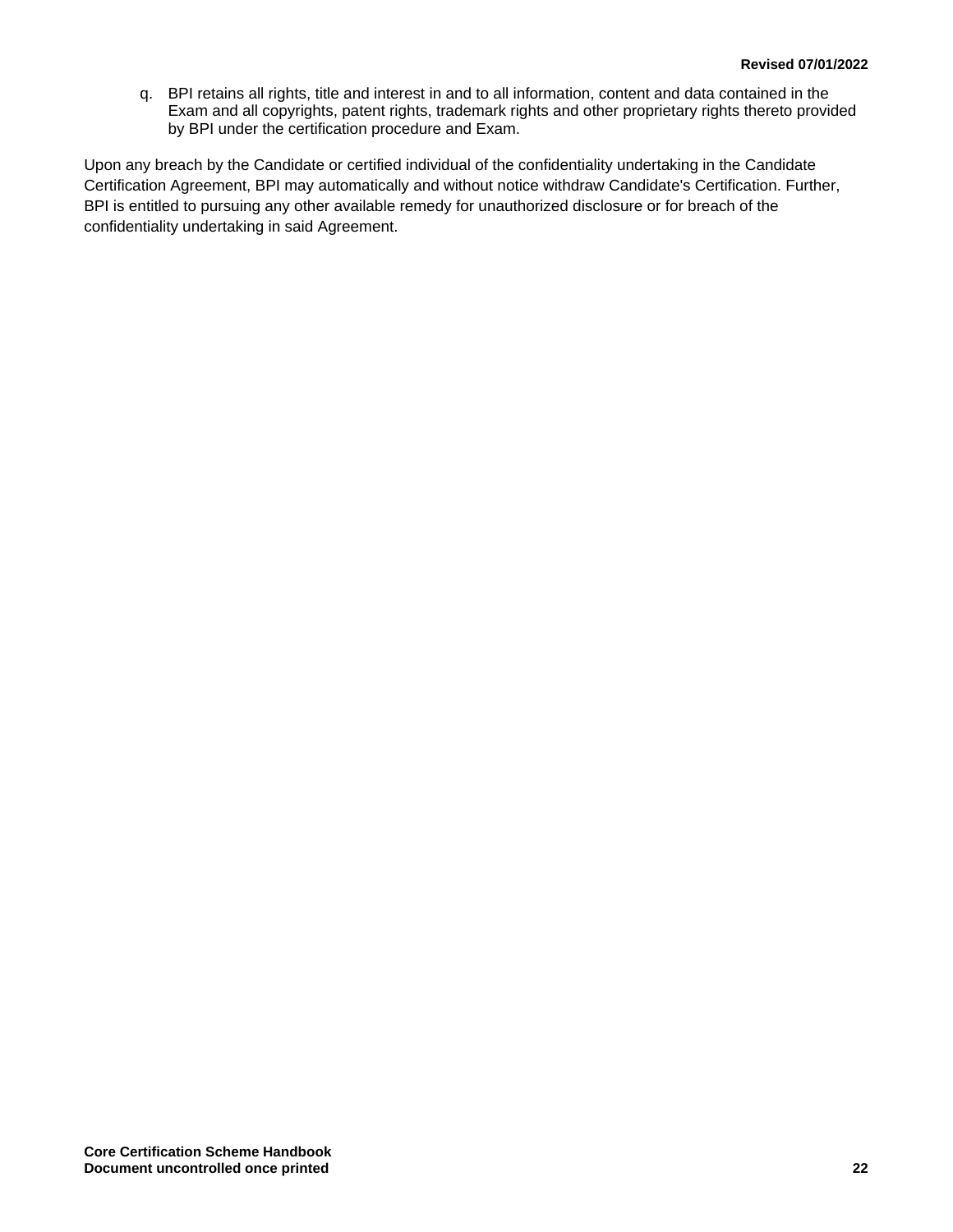# <span id="page-25-0"></span>**Appendix C – Candidates with Special Testing Accommodations**

#### **Candidates with Special Testing Accommodations**

The Americans with Disabilities (ADA) Act provides comprehensive civil rights protection for qualified individuals with disabilities. An individual with a disability is a person who: (1) has a physical impairment or a mental impairment that substantially limits a major life activity, (2) has a record of such impairment, or (3) is regarded as having such an impairment.

The ADA does not specifically name all of the impairments that are covered. If you have a disability, you have the right to inquire and receive information about testing accommodations.

"Testing Accommodation" means an adjustment to or modification of the standard testing conditions that eases the impact of the applicant's disability on the exam process without altering the nature of the exam.

As an applicant claiming a disability that requires testing accommodations, the applicant must properly complete the Special Testing Accommodation form. The burden of proof is on the applicant to establish the existence of a disability protected the Americans with Disabilities Act, as well as to establish the need for testing accommodations. Each application is evaluated on a case by case basis.

Qualified individuals with disabilities are required to request accommodations every time they plan to take the exam. It is in the candidate's best interests to provide recent and appropriate documentation, which clearly defines the extent and impact of the impairment(s) upon current levels of academic and physical functioning.

- Request for accommodations and appropriate supporting documentation, which when completed, should provide evidence of a substantial limitation to physical or academic functioning.
- Clinical evaluations and examinations of the candidate that have resulted in a diagnosis of a physical or mental impairment must have been performed by a licensed/certified or otherwise qualified professional with credentials appropriate to diagnose a candidate's disability consistent with the provisions of the ADA. Details about the professional's area of specialization and professional credentials must be provided.
- Documentation must be submitted on official letterhead from a licensed or qualified professional who examined the candidate and diagnosed a physical or mental impairment. Depending on the disability and written evaluation, documentation may include a letter from a physician or a detailed report.
- Document must be no more than 3 years old.
- Documentation for all disabilities should describe the extent of the disability and recommended accommodations.

A diagnosis of Attention Deficit Disorder (ADD) or Attention Deficit Hyperactivity Disorder (ADHD) must be supported by a current (administered within the past three years) comprehensive evaluation and relevant neuropsychological or psychoeducational assessment batteries. The report must include documented information that the patient meets criteria for long standing history, impairment, and pervasiveness. The report must include specific diagnosis of ADHD based on the DSM-IV diagnostic criteria.

- [Candidate Application for Special Testing Accommodations,](http://www.bpi.org/certified-professionals/testing-accommodations) or go to [www.bpi.org](http://www.bpi.org/)
- [Provider Application for Special Testing Accommodations,](http://www.bpi.org/certified-professionals/testing-accommodations) or go to [www.bpi.org](http://www.bpi.org/)
- Clinical evaluation on official letterhead (letter or detailed report)

Please submit the forms at least thirty (30) days prior to your scheduled exam.

Once these forms have been reviewed the applicant will receive notification from BPI. If approved, you must bring the approval notice with you to the BPI Test Center.

**Core Certification Scheme Handbook Document uncontrolled once printed 23**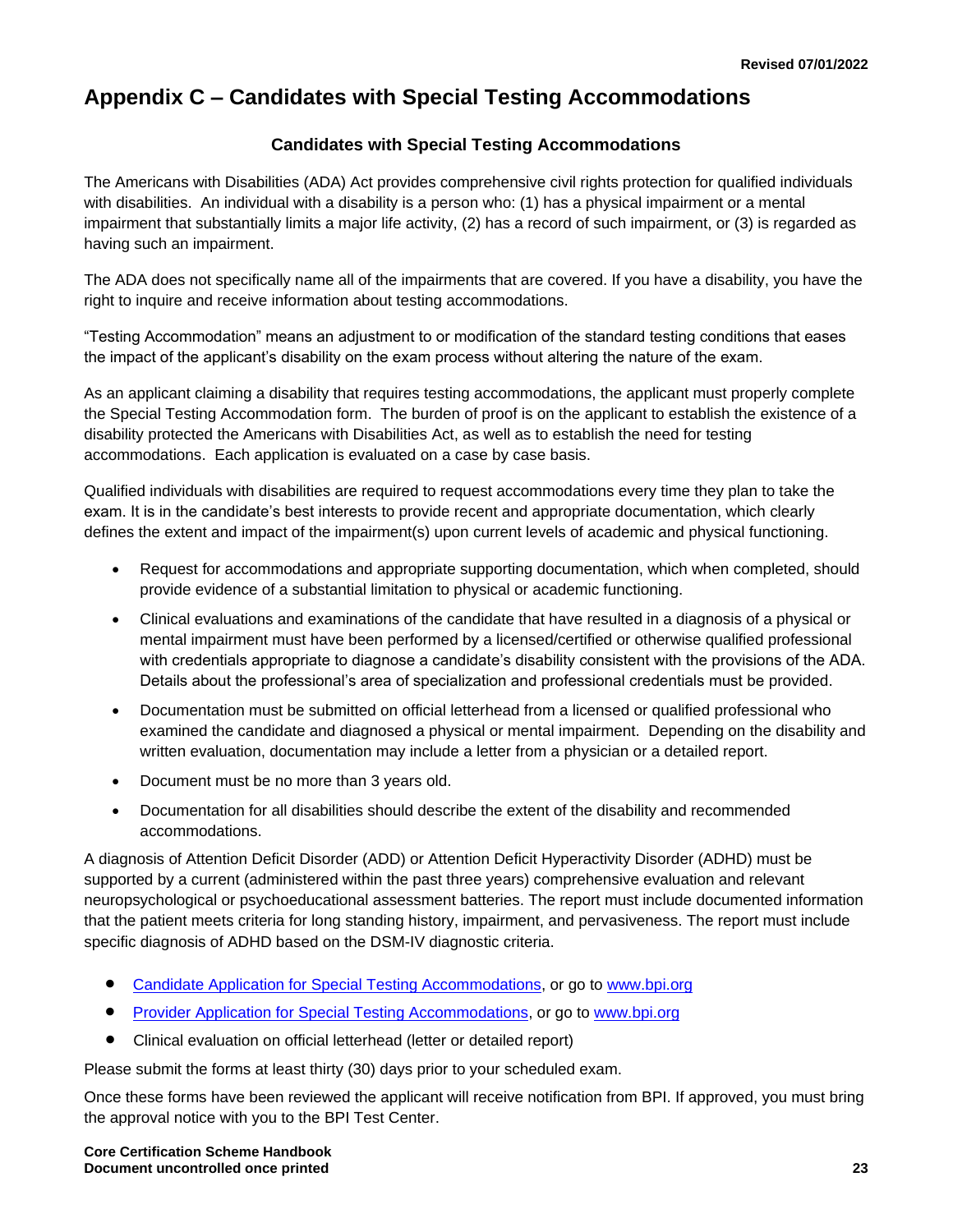## <span id="page-26-0"></span>**Appendix D – Language Barrier Testing Accommodations**

#### **Language Barrier Testing Accommodations**

If you have difficulty in comprehending the language of the exam, you have the right to inquire in advance of testing whether any accommodations may be available to you. BPI shall allow the candidate, at his or her expense, to have an interpreter present at either online or field exam, provided that the interpreter is a bona fide interpreter that is engaged in that profession and that is pre-approved by BPI.

BPI Standard Testing Accommodations for candidates with a language barrier.

#### **Online Exams:**

Exam times will be doubled.

#### **Field Exams:**

Exam times will be doubled.

• [Candidate Application for Language Barrier Testing Accommodations,](http://www.bpi.org/certified-professionals/testing-accommodations) or go to [www.bpi.org](http://www.bpi.org/)

Please submit the form at least thirty (30) days prior to your scheduled exam.

Once the form has been reviewed, the applicant will receive notification from BPI. If approved, you must bring the approval notice with you to the BPI Test Center.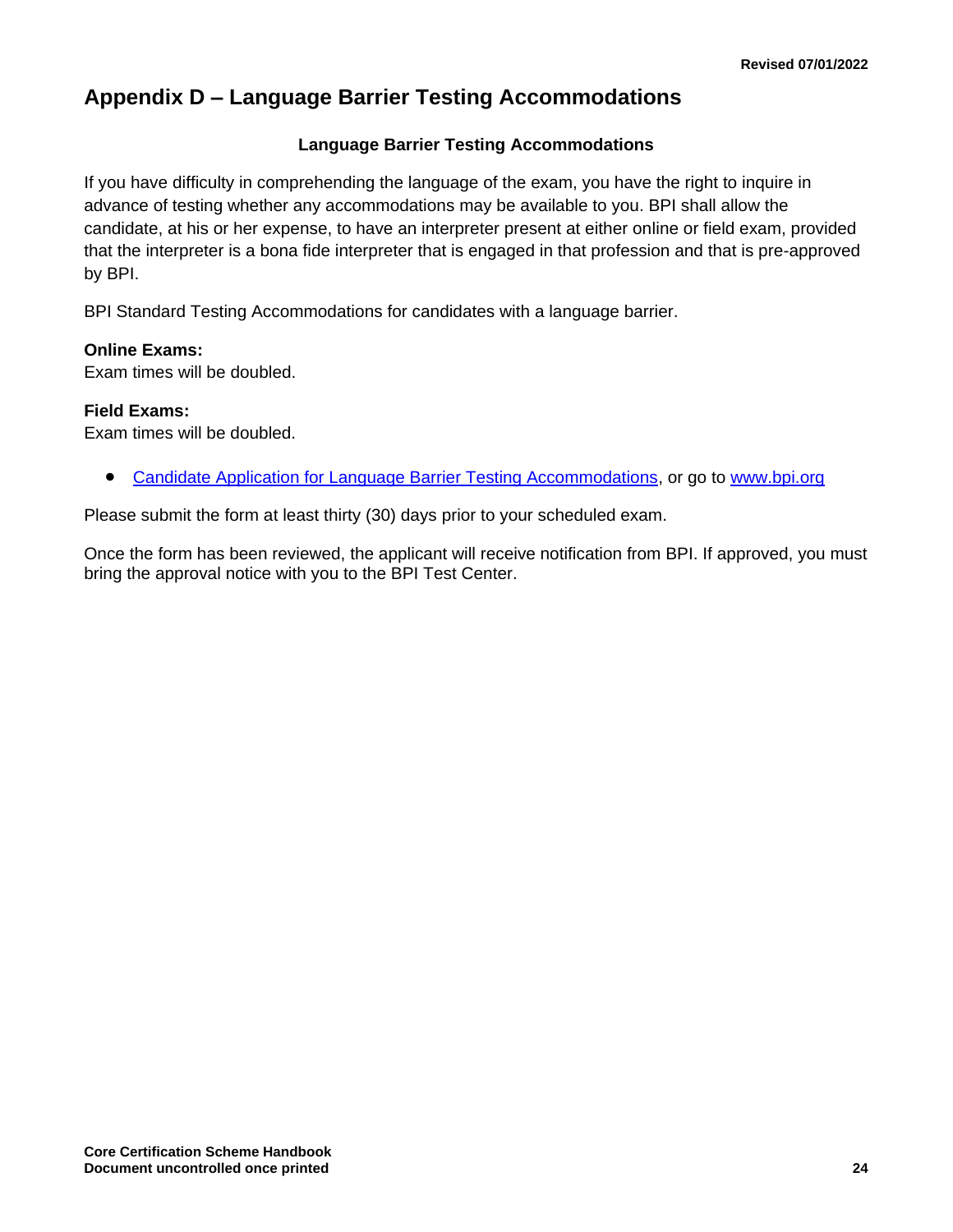# <span id="page-27-0"></span>**Appendix E – BPI Parental or Guardian Consent and Waiver of Liability Form for Candidates Under the Age of 18**



**See Reverse for Waiver and Release of Liability, Assumption of Risk Agreement and Parental Consent and Indemnity Agreement**

By initialing here, I (or parent/guardian if under 18 years of age) understand this is a two-sided document which contains important information on the reverse of this form and requires my signature on the final page \_\_\_\_\_\_\_\_\_\_\_ (Initial here).

**BY SIGNING, YOU ARE AGREEING TO THE TERMS AND CONDITIONS OF THIS WAIVER AND RELEASE OF LIABILITY. CANDIDATE MAY TAKE THE EXAM ONLY IF CANDIDATE AND PARENT/GUARDIAN AGREES TO THE TERMS AND CONDITIONS OF THIS AGREEMENT. IF CANDIDATE AND PARENT/GUARDIAN DO NOT AGREE TO THE TERMS AND CONDITIONS, CANDIDATE SHALL SELECT "NO, I DO NOT AGREE" BELOW AND WILL NOT BE ALLOWED TO TAKE THE EXAM.**

#### **Dear Parent or Guardian**:

We appreciate your child's interest in learning building science and preparing for employment in the residential energy efficiency industry. BPI Professionals perform diagnostics, repairs, and install improvements on homes that translate into energy savings, improved comfort, and more durable homes. While every precaution is taken to ensure a safe exam experience for candidates, existing homes do present certain dangers. BPI and the BPI Test Center delivering this exam rely on mature, responsible professional proctors to deliver exams, however there are certain hazards inherent in the exam process. Accordingly, it is our policy to require the execution of this Consent Waiver of Liability Form by a parent or guardian of candidates under the age of 18. Please be aware that the laws of your state may prohibit persons under the age of 21 from obtaining employment in certain construction related fields.

Please acknowledge your consent and agreement to the following by signing below: I am the parent and/or legal guardian of \_\_\_\_\_\_\_\_\_\_\_\_\_\_\_\_\_\_\_\_\_\_\_\_\_, who is vears old.  *full name of candidate age*

and he/she has my permission to participate in the BPI exam process.

On behalf of said minor, I hereby release BPI, the BPI Test Center, their officers, agents, employees, volunteers, owner(s), administrators, directors, officers, trainers, and employees from and against any liability, damages, expenses, or injury including medical expenses and/or property damage cause or sustained by said minor or third parties while engaging in or as a result of the exam process. I further agree to personally indemnify BPI, the BPI Test Center, their officers, agents, employees, volunteers, owner(s), administrators, directors, officers, trainers, and employees from and against any liability, damages, expenses, illness, or injury including medical expenses and/or property damage cause or sustained by said minor or third parties while engaging in or as a result of the exam process.

#### **Waiver and Release, Assumption of Risk and Parental Consent and Indemnity Agreement**

*In consideration of my being allowed to participate in BPI exam activities, I agree:*

- 1. I understand the nature of BPI exam activities for the certification for which I have applied, and I am aware of my training, experience, and capabilities, and believe I am qualified to participate in such activity.
- 2. I further acknowledge that I am aware the activities will be conducted in facilities that may contain unsafe or potentially hazardous conditions, including but not limited to:
	- Electric and combustion appliances, including ducting, venting, wiring, and other conditions, and components which may be in unsafe condition
	- Mold, lead paint, asbestos, and other hazardous or toxic chemicals
	- Improperly installed or faulty electrical wiring

**Core Certification Scheme Handbook Document uncontrolled once printed 25**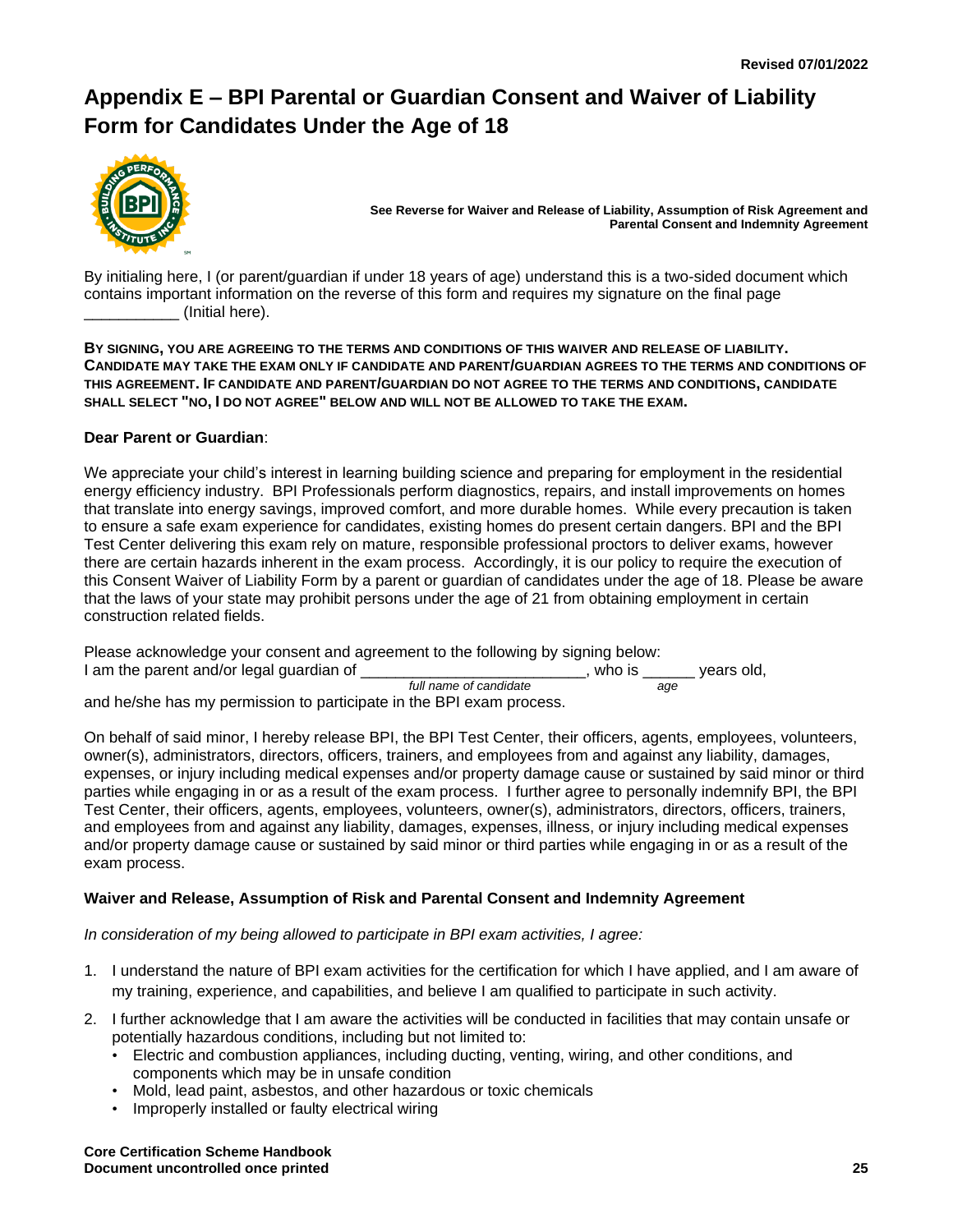- Structures which may be in unsafe condition
- Dangerous combustion gases, including carbon monoxide, and dangerously hot or combustible materials, which may be in unsafe condition
- 3. I understand that I will be required to use electrical or battery-powered equipment and tools.
- 4. I understand I may be required to climb on or walk in, on, or around walls, floors, yards, attics, and cellars of buildings that may be in unsafe condition.
- 5. I further agree and warrant that if I believe conditions to be unsafe, I will immediately discontinue participation in the activity.
- 6. I understand the exam will be videotaped for quality assurance purposes, but may not be reviewed by the candidate, parent, or trainer.
- 7. *I fully understand* that:
	- a. Exam activities involve risks and dangers of *serious bodily injury, including permanent disability, paralysis, and death* ("Risk").
	- b. These risk and dangers may be caused by me or the actions or inactions of others participating in the activity, the condition in which the activity takes place, or the *negligence of the "releasees" named below*.
	- c. There may be other risk and social and economic losses either known to me or not readily foreseeable at this time; and *I fully accept and assume all such risks and all responsibility for losses, cost, and damages* incurred as a result of my participation in these activities.

**I HEREBY RELEASE , DISCHARGE, COVENANT NOT TO SUE, AND AGREE TO INDEMNIFY AND SAVE HOLD HARMLESS BPI, THE**  BPI TEST CENTER, THEIR OFFICERS, AGENTS, EMPLOYEES, VOLUNTEERS, OWNER(S), ADMINISTRATORS, DIRECTORS, **OFFICERS, TRAINERS, AND EMPLOYEES (EACH CONSIDERED ONE OF THE "RELEASEES" HEREIN) FROM ALL LIABILITY, CLAIMS, DEMANDS, LOSSES, OR DAMAGES ON MY ACCOUNT CAUSED OR ALLEGED TO BE CAUSED IN WHOLE OR IN PART BY CANDIDATE, BY THE NEGLIGENCE OF THE "RELEASEES" OR OTHERWISE, INCLUDING NEGLIGENT RESCUE OPERATIONS, AND FURTHER AGREE THAT IF, DESPITE THIS RELEASE, I, OR ANYONE ON MY BEHALF MAKES A CLAIM AGAINST ANY OF THE "RELEASEES" NAMED ABOVE, I WILL INDEMNIFY, SAVE AND HOLD HARMLESS EACH OF THE RELEASEES FROM ANY LITIGATION EXPENSES, ATTORNEY FEES, LOSS OF LIABILITY, DAMAGE OR COST THAT MAY INCUR AS THE RESULT OF ANY SUCH CLAIM.**

#### **Consent and Release of Parent or Guardian**

I am the parent or guardian of the child applying to take the BPI exam for certification. My child is fit for participation in these exam activities, and I consent to my child's participation. *I have read and understand the application and this waiver and release*. In consideration of allowing my child to participate, I consent to it and agree that *its terms shall likewise bind me, my child, my heirs, legal representative, and assignees. I hereby release and shall defend, indemnify and hold harmless the releasees from every claim and any liability* that I or my child may allege against the releasees (including reasonable attorney's fees or cost) as a direct or indirect result of injury to me or my child because of my child's participation in the event, *whether caused by the negligence of the releasees* or others. **I** *promise not to sue releasees* on my behalf or on behalf of my child regarding any claims arising from my child's participation in any BPI exam activities.

 **I agree and accept the terms and conditions of this agreement**

 **I** *do not* **agree (you will not be permitted to take the exams)**

**\*\*\*CAUTION\*\*\***

Read above carefully before signing. This document releases all liability of the releasees, and you may wish to seek legal counsel before signing.

Printed Name of Candidate for BPI Certification Signature of Participant or Parent/Guardian

Date **Date Date Date Date Date Date Date Date Date**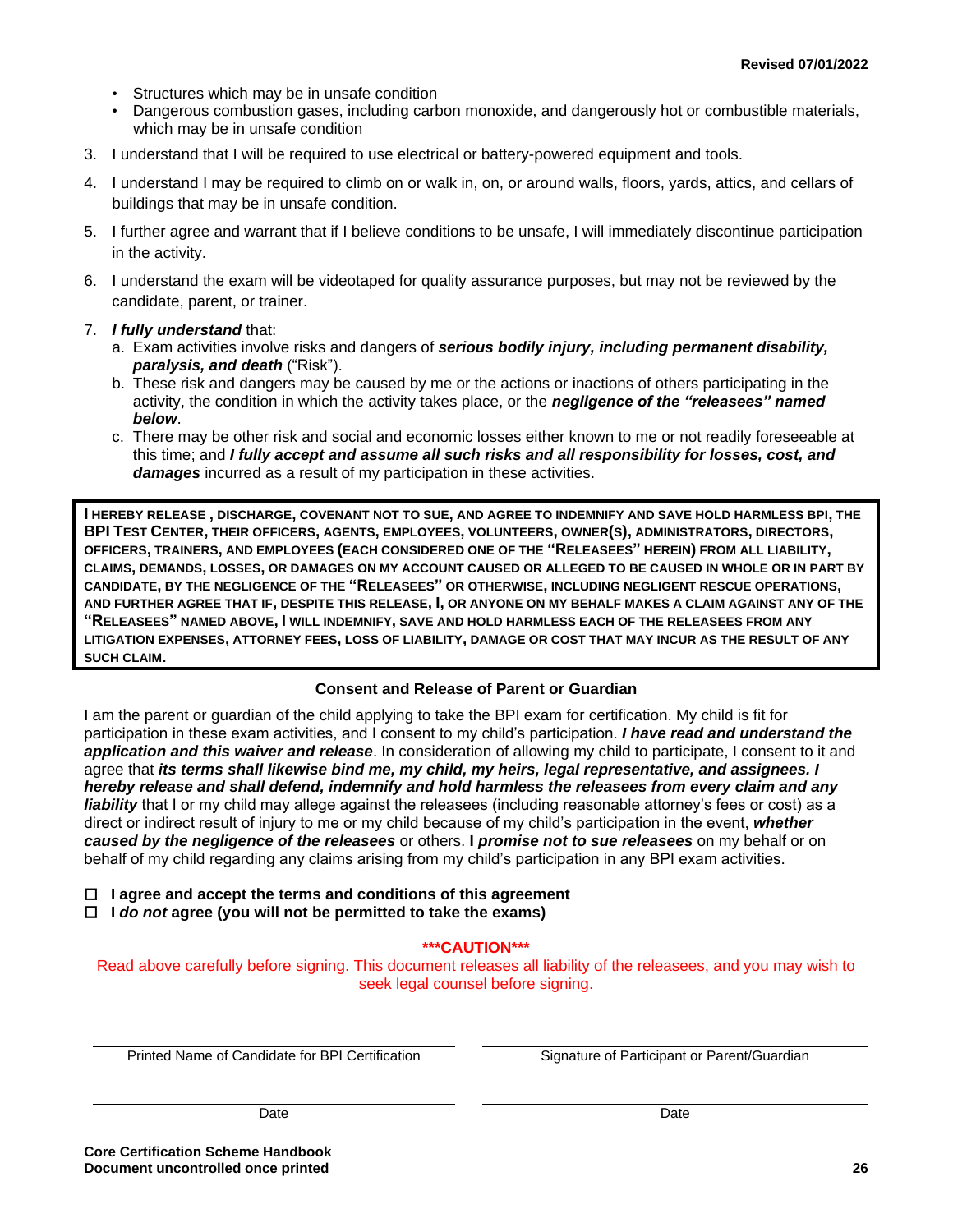# <span id="page-29-0"></span>**Appendix F – Continuing Education Units (CEUs) for Core Certifications**

Continuing Education Units (CEUs) are an integral aspect of BPI's certifications. Continuing education permits BPI Certified Professionals to keep up with a quickly changing industry and bypass most online exams when renewing their certification(s). Continuing education improves a Certified Professional's knowledge and ability to properly diagnose a home and recommend improvements.

BPI CEU Providers and existing BPI Test Centers are outside organizations who provide relevant continuing education and submit their courses to BPI for review for BPI Continuing Education Units (CEUs). Certified Professionals can search for opportunities for CEUs in their candidate account or by going to the bpi website at [https://exams.bpi.org/site/en/ce/search.](https://exams.bpi.org/site/en/ce/search) BPI does not endorse the content, instructor or guarantee quality of the course or instruction.

As an option to bypass the online testing at the time of recertification, candidates may have collected CEUs and applied them as described in Section 15 of this document. Active CEU values apply to a candidate's certification(s) at the time of renewal. The required number of CEUs used to bypass online testing will not increase when renewing multiple certifications at the same time. Acquiring CEUs is an option for recertification and is not mandatory.

#### **CEUs - Self-Attesting**

BPI Certified Professionals that are self-attesting to CEUs for certification renewal must submit proof (certificates of completion must include course name, date and organization) through the [CEU Portal](https://bpi.vgihost.com/site/en/bpi) no less than thirty (30) days prior to the certification expiration date. CEUs submitted less than thirty (30) days prior could result in those CEUs not being applied toward a candidate's recertification. If you attended a BPI preapproved class that is not showing in your candidate account, please contact the presenter directly. Proof of attendance for BPI pre-approved courses must be submitted by the presenter. The candidate is responsible for ensuring that all CEU submissions are credited in their individual BPI candidate account as there are no extensions given.

#### **\*Any attempt at recertification that is unsuccessful will end the current certification.**

#### **Categories and Category Definitions**

All material should be considered with the following ratios (number of hours of training to number of CEUs awarded):

| <b>Training Hours</b><br>to CEU Ratio | <b>Categories of CEU Consideration</b> |                                                                                                                                                                                                                |  |
|---------------------------------------|----------------------------------------|----------------------------------------------------------------------------------------------------------------------------------------------------------------------------------------------------------------|--|
| 1:1                                   | <b>BPI Whole-house Training</b>        | Every hour of training earns 1 CEU<br>(dedicated to whole-house applications<br>and interactions and must incorporate<br>70% of content from the Knowledge,<br>Skills and Abilities in the Scheme<br>Handbook) |  |
| 2:1                                   | <b>Specialized Software</b>            | 2 hours of training earns 1 CEU (e.g.,<br>trades related software training, such as<br>audit, sizing and infiltration)                                                                                         |  |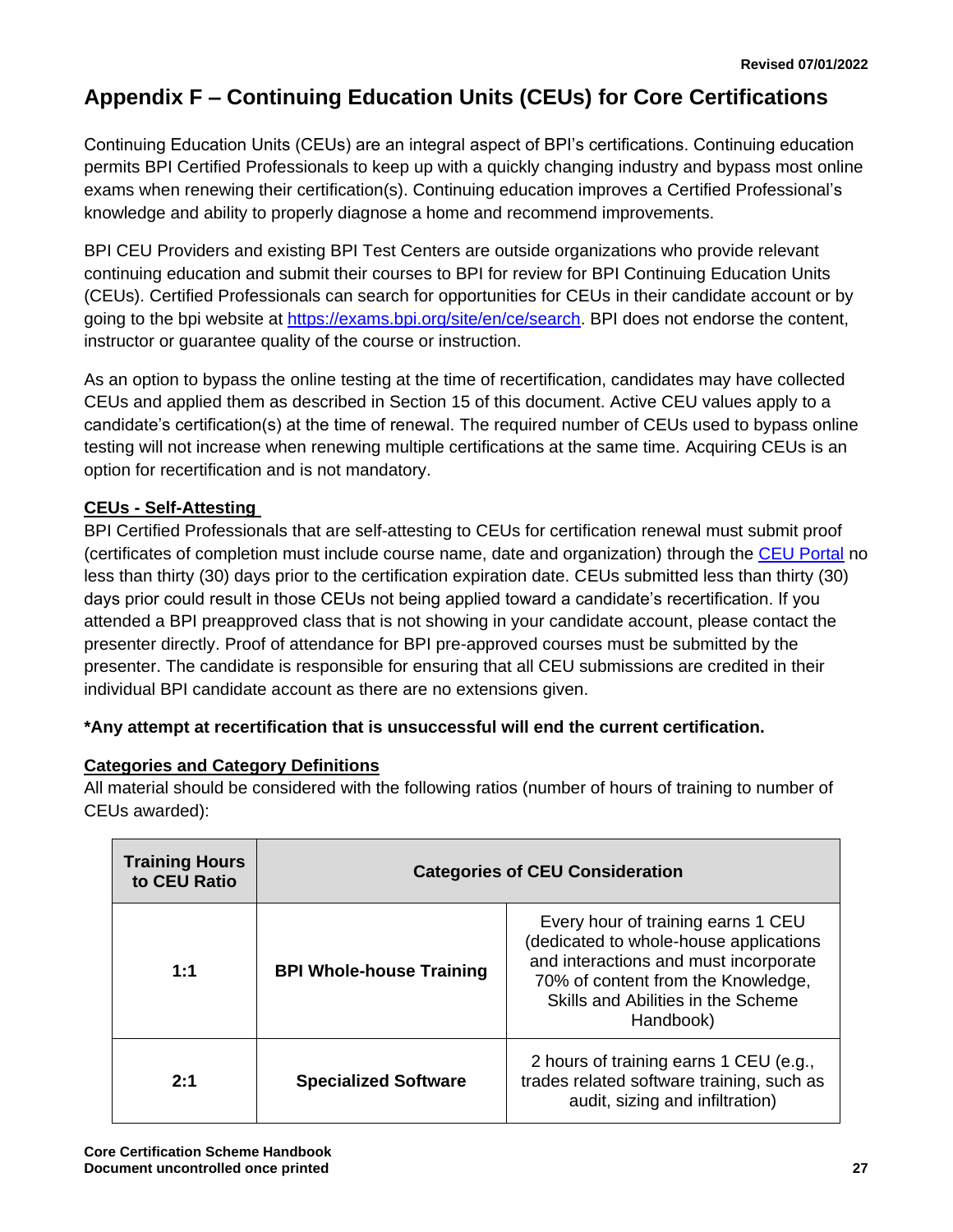| <b>Training Hours</b><br>to CEU Ratio | <b>Categories of CEU Consideration</b>          |                                                                                                                                                                                                          |  |
|---------------------------------------|-------------------------------------------------|----------------------------------------------------------------------------------------------------------------------------------------------------------------------------------------------------------|--|
| 2:1                                   | Non Whole-house Training                        | 2 hours of training earns 1 CEU (e.g., any<br>non-building specific training without<br>whole-house application, such as heating<br>plant installation, framing, ventilation and<br>blower door testing) |  |
| 3.5:1                                 | <b>Building Code Sessions</b>                   | 3.5 hours of training earns 1 CEU (e.g.,<br>sessions related to building codes)                                                                                                                          |  |
| 4:1                                   | <b>Primary Certification</b><br><b>Training</b> | 4 hours of training earns 1 CEU (e.g.,<br>training designed for preparation of<br>certification)                                                                                                         |  |

**BPI Whole House Training**: Must incorporate 70% of content from BPI's Testing Knowledge Lists. (e.g. exterior/interior Inspection, lighting & appliances, combustion safety, blower door, moisture, air flow, insulation & R value, thermo dynamics-heat transfer, conduction, convection, radiation)

**Specialized Software**: Training related to software modeling, work scope development, audit, sizing and infiltration.

**Non Whole-House Training**: Any non-building specific training without whole-house application such as heating, plant installation, framing, ventilation, blower door testing, etc.

**Building Code Sessions**: Sessions related to building codes.

**Primary Certification Training**: Training designed in preparation for BPI certification.

#### **Activities and Activity Definitions**

| <b>Activity</b>              | <b>CEU Hours Max</b>               | <b>Proof</b>                                                                                                               |
|------------------------------|------------------------------------|----------------------------------------------------------------------------------------------------------------------------|
| <b>Technical Conferences</b> | 20 CEUs per certification<br>cycle | Proof of attendance/<br><b>Certificate of Completion</b>                                                                   |
| <b>Classroom Trainings</b>   | Unlimited                          | Proof of attendance/<br>Certificate of Completion                                                                          |
| Webinars                     | 10 CEUs per certification<br>cycle | Certificate of Completion,<br>email from presenter<br>(included must be course<br>name, date, organization,<br>and length) |
| As Trainer                   | 15 CEUs per certification<br>cycle | Proof from Employer/Self<br>Employed see below                                                                             |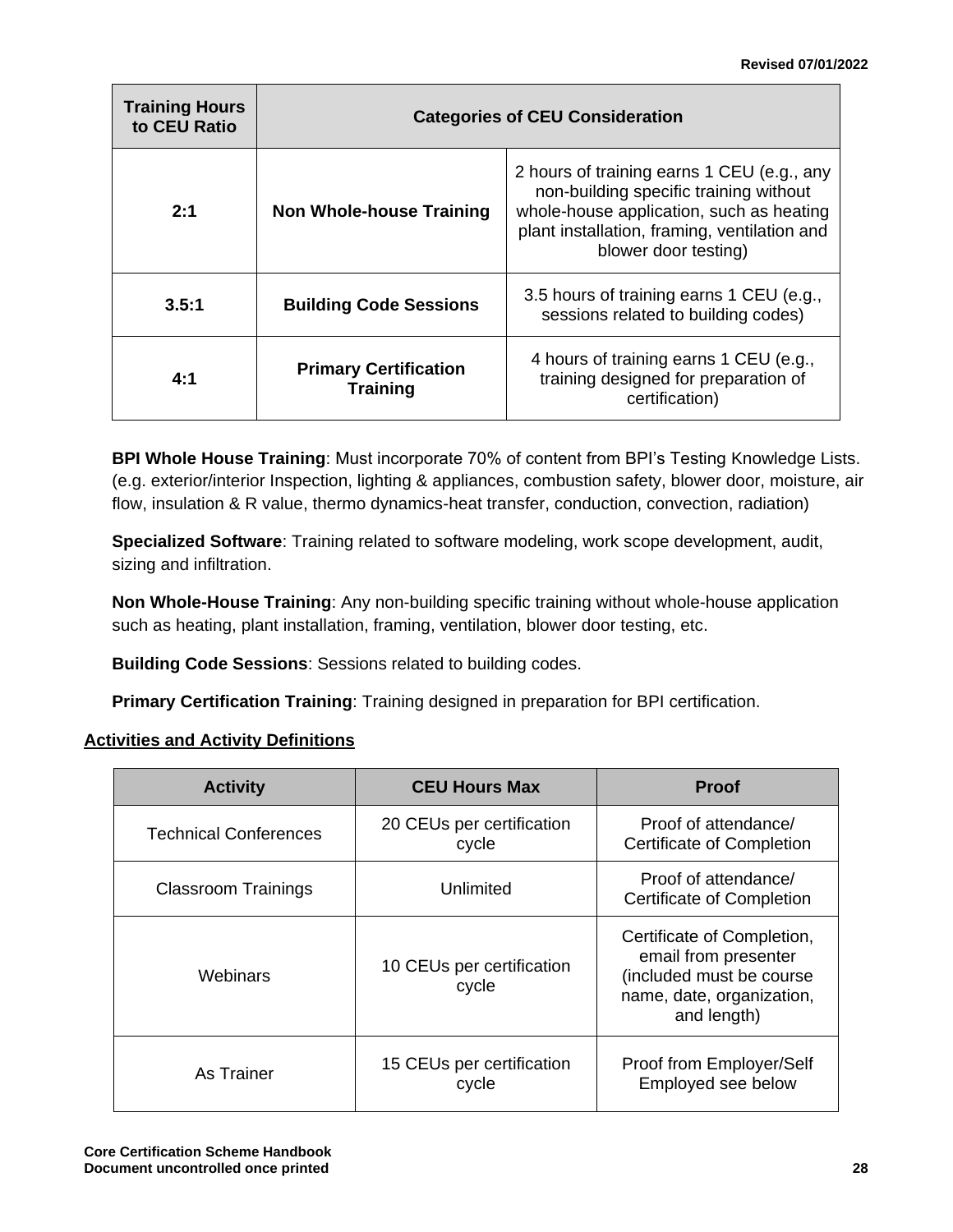#### **Revised 07/01/2022**

| <b>Activity</b>                                                                                                                                                               | <b>CEU Hours Max</b>                                                   | Proof                                                                                                                                    |  |  |
|-------------------------------------------------------------------------------------------------------------------------------------------------------------------------------|------------------------------------------------------------------------|------------------------------------------------------------------------------------------------------------------------------------------|--|--|
| Participation on BPI<br>Committees (i.e., Certification<br>Scheme Committee(s),<br><b>Subject Matter Experts,</b><br><b>Standards Technical</b><br>Committee, Working Groups) | 6 CEUs per certification cycle                                         | Committee roster and active<br>participation in meetings<br>(e.g., voting, attendance<br>records)                                        |  |  |
| <b>Reading Articles</b>                                                                                                                                                       | 10 CEUs per certification<br>cycle                                     | Certificate of completion<br>including proof of successful<br>quiz. Quiz developed by<br>article publisher and on the<br>article content |  |  |
| <b>Author of Related Published</b><br><b>Book</b>                                                                                                                             | 10 CEUs per book with<br>maximum of 20 CEUs per<br>certification cycle | Date, Title and link to<br>published book                                                                                                |  |  |
| Write a Related Educational<br>Article                                                                                                                                        | 2 CEUs per article / 10 CEUs<br>per certification cycle                | Date, Title and link to article                                                                                                          |  |  |
| Presentation of Pre-<br><b>Reviewed Material</b>                                                                                                                              | 10 CEUs per certification<br>cycle                                     | Details about the course, BPI<br>Approval and times                                                                                      |  |  |
| <b>Online Training</b>                                                                                                                                                        | Unlimited                                                              | Certificate of completion<br>including proof of a<br>successful quiz. Quiz<br>developed by presenter on<br>course content                |  |  |
| *Certification cycle is the time between the date a certification was awarded and the<br>expiration date.                                                                     |                                                                        |                                                                                                                                          |  |  |

**Technical Conference:** Specific training sessions at technical conferences that align with BPI Standards and knowledge, skills and abilities (section 8 of this document) will be granted CEU credit(s). Candidates cannot get credit for attending a conference without proof of participation in training sessions.

**Classroom Trainings:** BPI considers classroom trainings to be educational sessions in which the instructor is conducting a program that aligns with BPI Standards and knowledge, skills and abilities (section 8 of this document) in real time; the instructor and students are engaged in the educational program at the same time.

**Webinars:** BPI defines webinars as those in which the instructor and student are separated by location but the instructor is conducting the program which aligns with BPI Standards and Testing Knowledge Lists in real time.

**Trainer:** Credits can be received by an individual who is instructing/teaching any training course that aligns with the BPI Standards and Testing Knowledge Lists.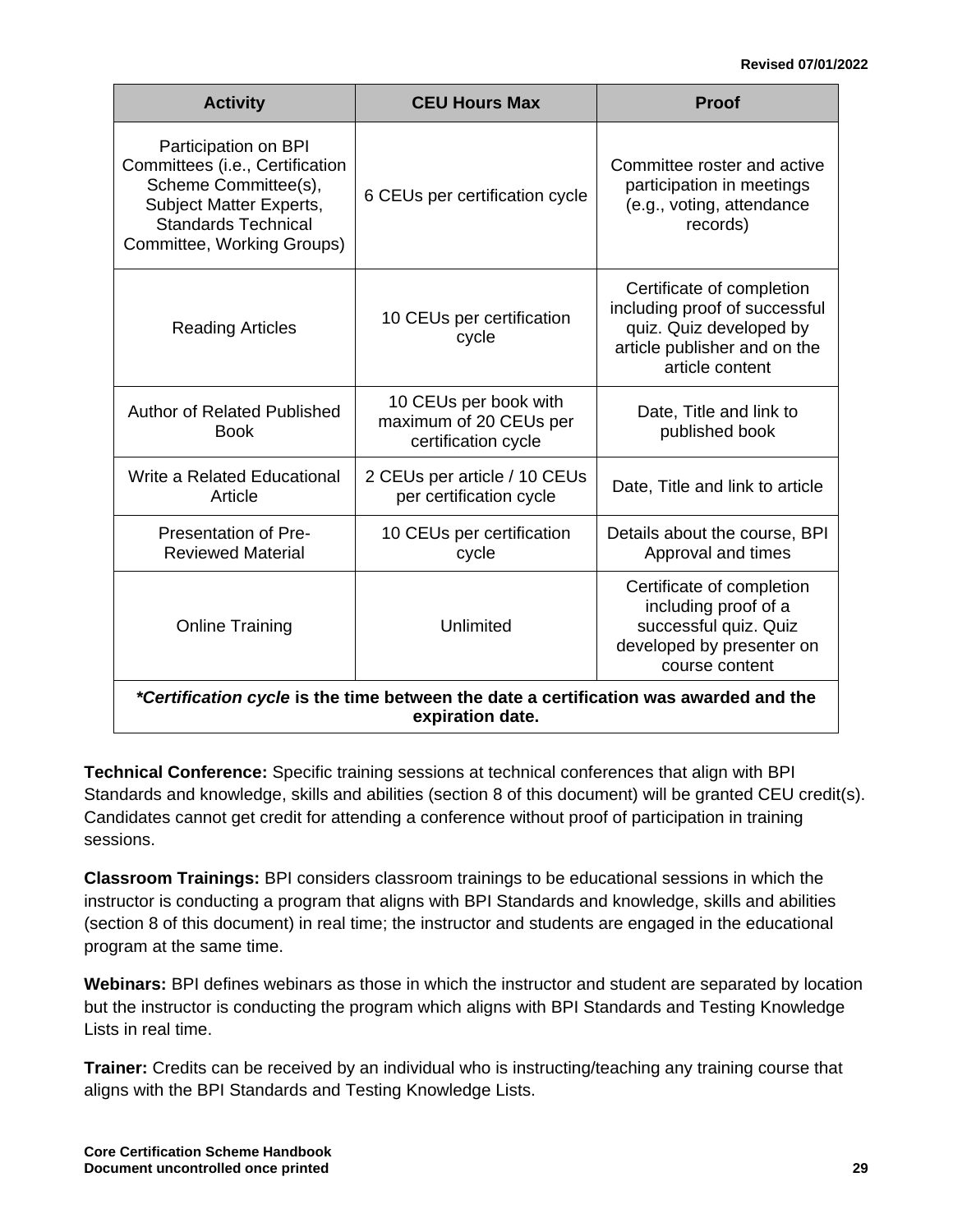**Participation on BPI Committees:** Candidate who participates on a BPI committee can receive CEU credit.

**Reading Articles:** Credit will be allowed for Certified Professionals reading any published article(s) that align with BPI Standards and Testing Knowledge Lists and passes a corresponding quiz related to the content of the article. These articles are usually pre-approved.

**Author of Related Published Book:** Credit may be allowed for authorship of published books related to BPI Standards and Testing Knowledge Lists.

**Write a Related Educational Article:** Credit may be allowed for authorship of published articles related to BPI Standards and Testing Knowledge Lists.

**Presentation of Pre-reviewed Material:** BPI considers live presentations to be educational sessions in which the instructor is conducting the program in real time. All material needs to be reviewed and approved prior to presentation.

**Online Sessions:** BPI considers online sessions to be educational sessions that align with BPI Standards and Testing Knowledge Lists that can be accessed at any time and where there is no live instructor. Candidates must pass a corresponding quiz related to the content of the course created by the presenter.

#### **Limitation of Repeat Courses**

CEUs will be awarded for activities that Certified Professionals participate in that are the same; however, a candidate will not earn CEUs for the same class taken more than two (2) times within a certification cycle.

#### **Quality Assurance**

Any CEUs that are submitted must align with the Knowledge Skills and Abilities listed in the Functions and Tasks (section 8) section of this document. BPI will perform random audits on continuing education units/credits submitted by candidates. This is to ensure CEU Quality Assurance. At its discretion, BPI reserves the right to change the status, revoke or withdraw any certification or CEU submitted based on any form of non-compliance found during a routine audit. Upon a quality assurance audit, CEUs submitted could have a status change (from approved to not approved, etc.) or the number of credits could be changed which could affect recertification. Candidates are responsible for checking their candidate account to make sure they have enough CEU credits.

#### **Contact Information**

Questions regarding CEUs can be addressed via email [CEUs@bpi.org](mailto:CEUs@bpi.org) or call 1-877-274-1274 ext. 292.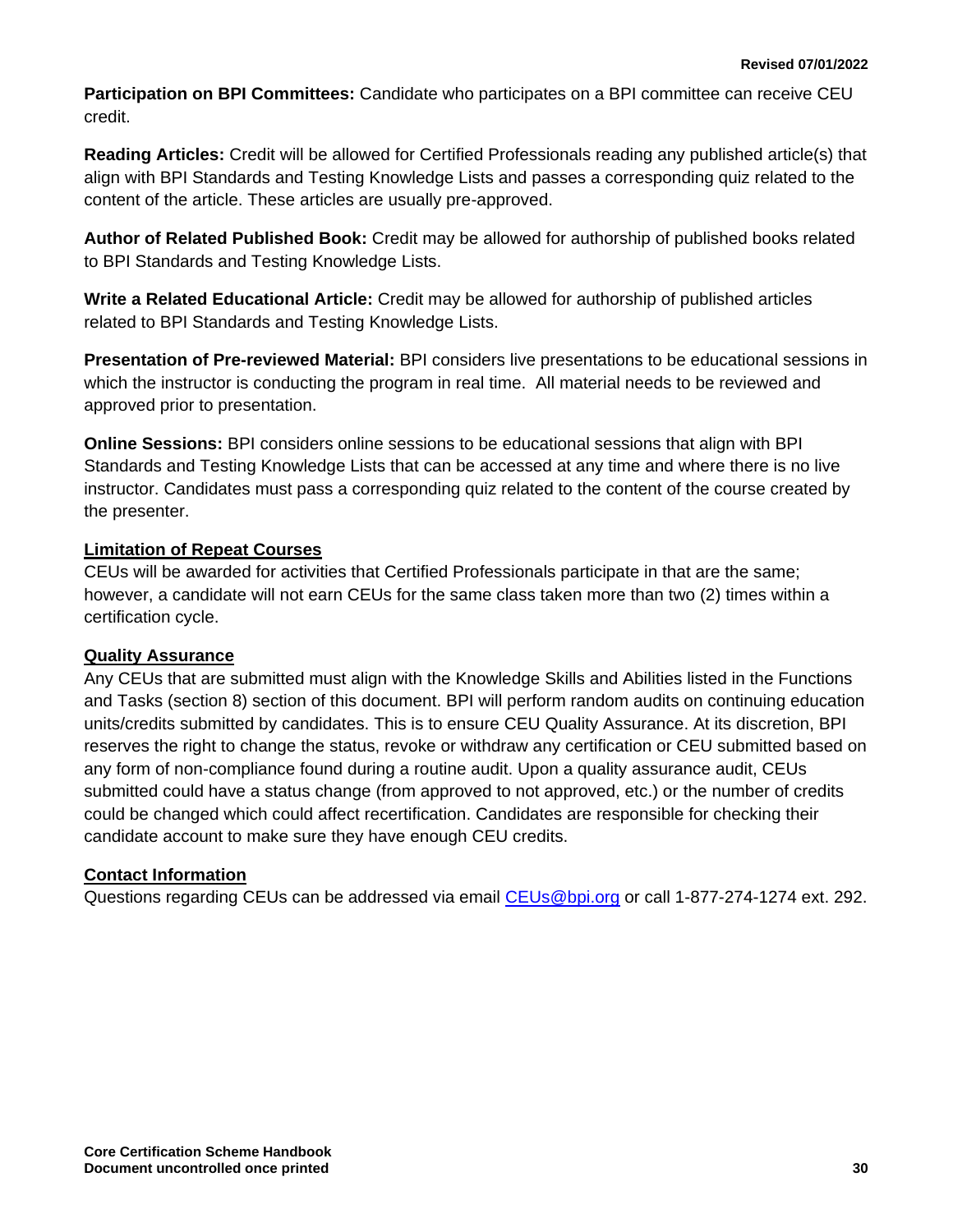### <span id="page-33-0"></span>**Terms and Definitions**

**Appeal –** Request by applicant, candidate or Certified Professional for reconsideration of any adverse decision made by the certification body related to her/his desired certification status.

**BPI National Standards** – The set of technical protocols and procedures that have been developed through an open, transparent, consensus based process and are intended to achieve a high quality of residential building performance. BPI is approved by the American National Standards Institute, Inc. (ANSI) as an accredited developer of American National Standards.

**Candidate –** Applicant who has fulfilled specified prerequisites, allowing his/her participation in the certification process.

**Certified Professional –** An individual who successfully passes the BPI online and field exam requirements for certification.

**Certification Process –** All activities by which a certification body establishes that a person fulfills specified competence requirements, including application, evaluation, decision on certification, surveillance and recertification, use of certificates and logos/marks.

**Certification Scheme –** Specific certification requirements related to specified categories of persons to which the same particular standards and rules, and the same procedures apply.

**Certification System –** Set of procedures and resources for carrying out the certification process as per a certification scheme, leading to the issue of a certificate of competence, including maintenance.

**Competence –** Demonstrated ability to apply knowledge and/or skills and, where relevant, demonstrated personal attributes, as defined in the certification scheme.

**Complaint –** Conformity assessment request by any organization or individual to a certification body, for corrective action relating to the activities of that body or to those of any of its customers.

**Continuing Education Units (CEUs)** – Coursework, seminars and educational activities (training and writing) pertaining to building science that can be used to further an individual's knowledge, skills and understanding of whole-house building science. Continuing Education Units (CEUs) can be applied toward recertification of earned BPI certifications.

**Evaluation –** Process that assesses a person's fulfillment of the requirements of the scheme, leading to a decision on certification.

**Exam –** Mechanism that is part of the evaluation, which measures a candidate's competence by one or more means such as online, oral, practical and observational.

**Proctor –** Person with relevant technical and personal qualifications, competent to conduct and/or score an exam; an individual approved to administer BPI certification exams.

**Qualification –** Demonstration of personal attributes, education, training and/or work experience.